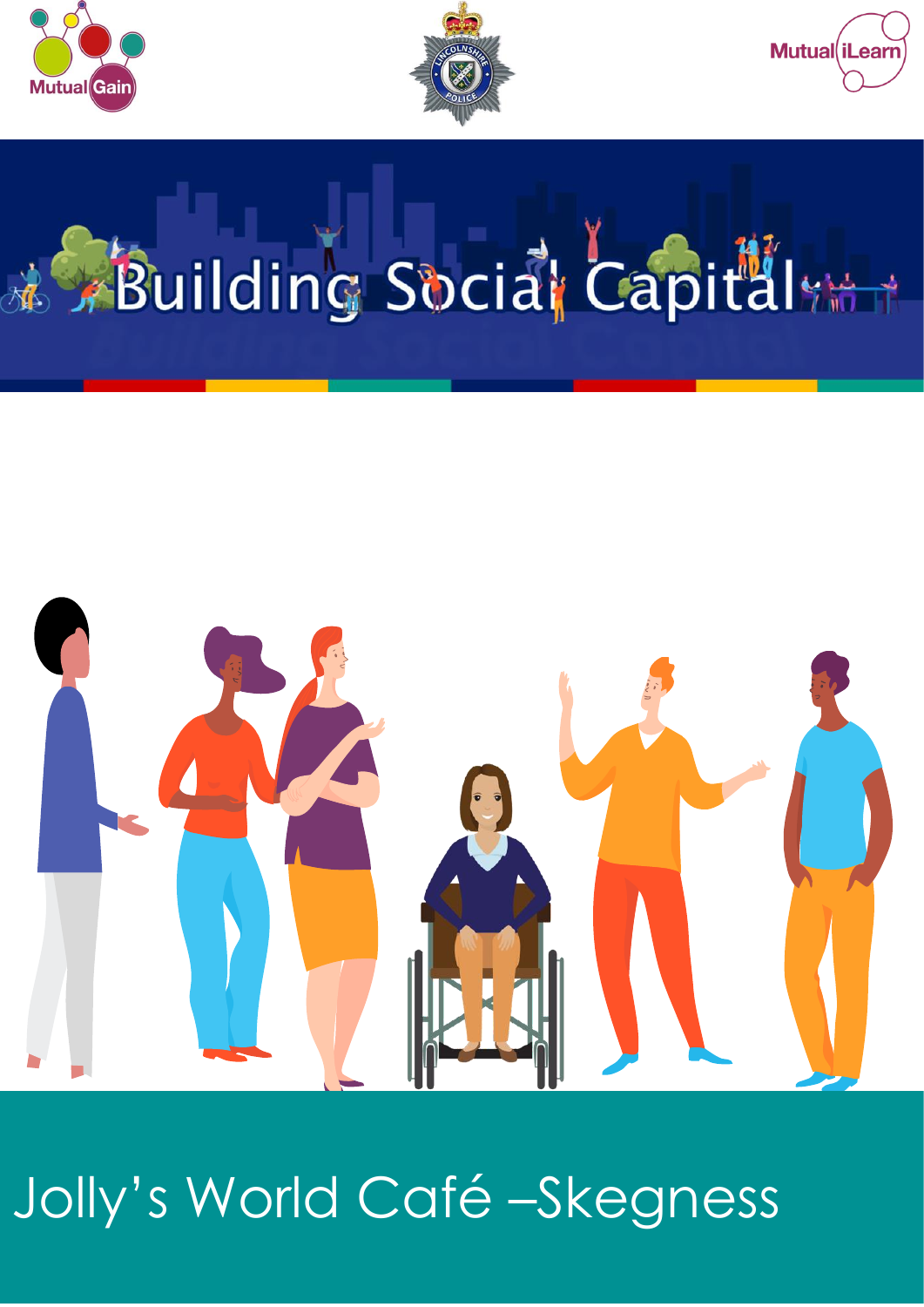## Background

Lincolnshire Police, as part of a wider goal of connecting people in local communities, are supporting four distinct communities in Lincolnshire to make a difference. These communities are in Gainsborough (southwest ward), Sleaford, Skegness and Sutton Bridge.

The World Café events, are designed to bring people together so they can discuss their needs, concerns, and opportunities for change, at the same time build on strengths across these communities in an environment facilitated by professionals but owned by the local community. Hopefully getting people more engaged in their community and working together. With support from MutualGain and other local partners/organisations and businesses, it is hoped to create social capital and "active" citizens.

Volunteers were sought from partner organisations, the police, and the community to be involved in the development and ultimate delivery of the "Jolly's" World Café.

The responsibility for recruiting to the World Cafe and preparation of facilitators guides would fall to neighbourhood staff in the impact areas. (Lincolnshire Police, East Lindsey District Council, Lincolnshire County Council, Skegness Town Council, Lincolshire Co-Operative; Lincolnshire Community and Voluntary Service, Local Councillors, and the NHS were all volunteers to be involved).

MutualGain supported the neighbourhood teams by facilitating a series of online briefings and providing examples of facilitators briefings, as well as answering ad hoc requests for advice and guidance. COVID restrictions severely restricted the timescales for actual delivery of the World Café, but it eventually took place on Friday 3rd September 2021at the Tower Gardens Pavilion in Skegness.

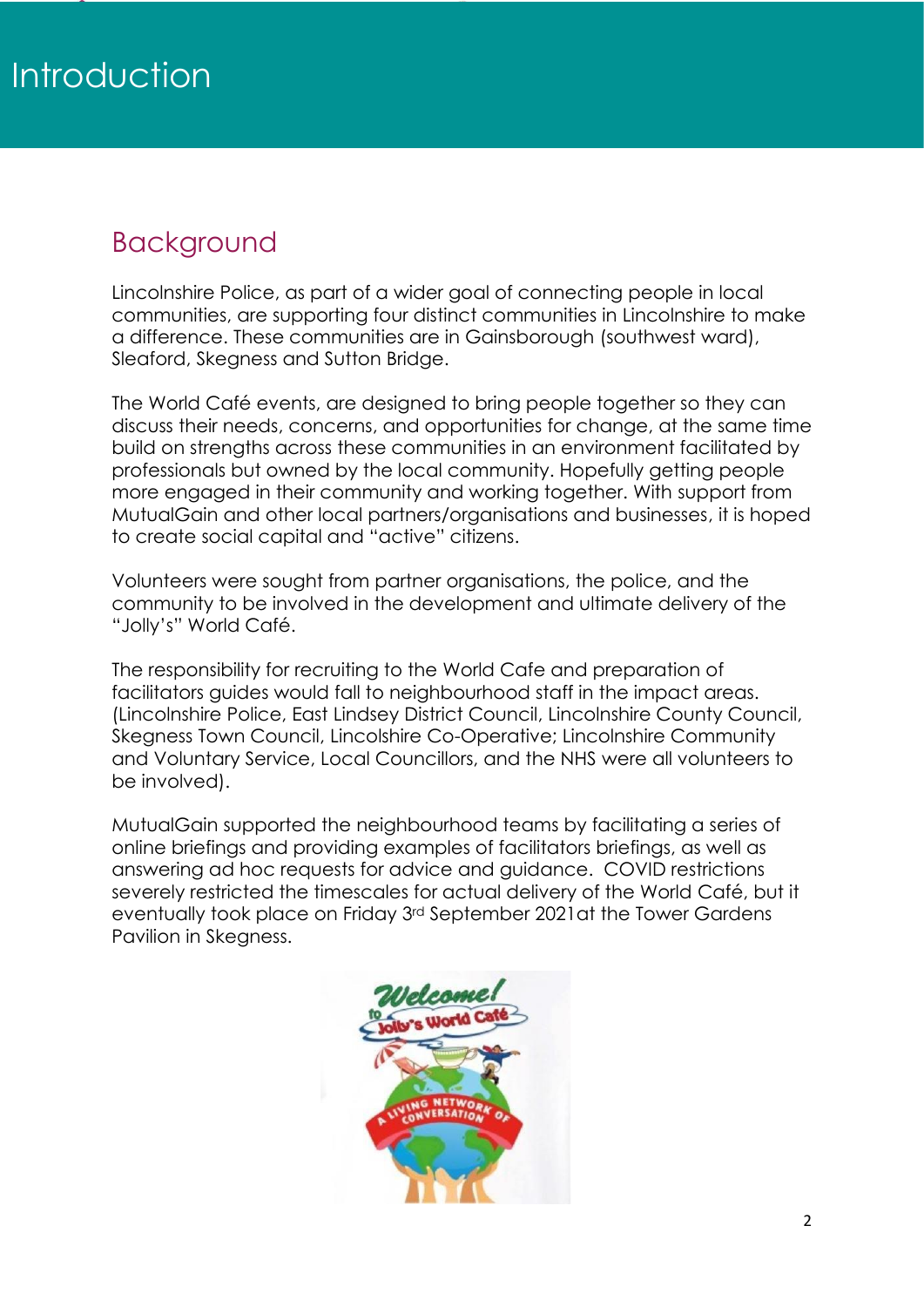





### Planning and Delivery

Although initial contact and training commenced back in early 2020 the actual event didn't take place until September 2021

An incentive to the value of £10 incentive was offered to those who registered and then attended the online World Café, with a target of attracting up to 100 people. The funding for the incentives was drawn from the programme budget.

# Skegness – Jolly's World Café

On the eventing of the event, volunteers and Table Hosts created a welcoming environment for those arriving and thus encouraged free flowing and animated discussion resulting in over 357 comments across the three questions.

There were three rounds of questions asked at the event as shown below

**Round One**: What does the term community safety mean to you? **Round Two:** What needs to happen to improve levels of community safety? **Round Three**: What can '**we**' do to achieve this?

In total, 357 pieces of individual data were recorded on the tablecloths, with the breakdown per round shown below.

| Round               | Number of Responses |
|---------------------|---------------------|
| <b>Round One:</b>   | 114                 |
| <b>Round Two:</b>   | 133                 |
| <b>Round Three:</b> | 110                 |

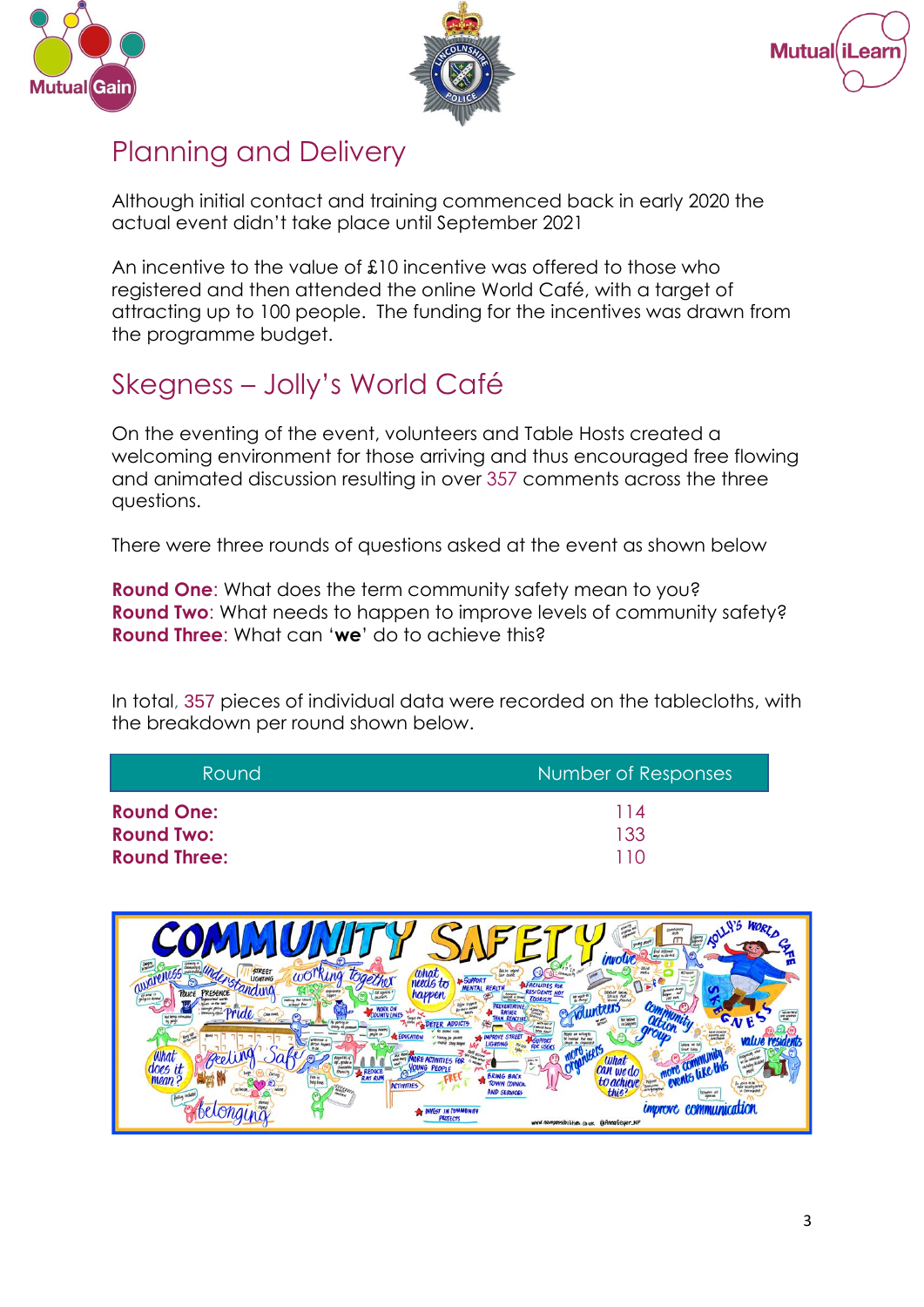The top four categories that accounted for the largest number of comments were:

| Rank | Category                      | Number of Responses |
|------|-------------------------------|---------------------|
|      | <b>Community Safety</b>       | 46                  |
|      | <b>Transport and Mobility</b> | 21                  |
| 3    | <b>Community Activities</b>   |                     |
|      | <b>Public Servants</b>        | ∣4                  |

| Category         | Sub-category                                                     | Number of Responses |
|------------------|------------------------------------------------------------------|---------------------|
| Community Safety | Fear of Crime<br>Crime Prevention<br>Drugs and Alcohol<br>Litter | 25                  |

Of the 46 comments based on community safety, the majority of comments related to fear of crime within the community. A high number of these comments showed that people felt 'safety' was being able to feel safe walking late at night or early morning or 'feeling comfortable in town especially when your're by yourself'. Many people added that they don't feel safe at night, they feel there is a need for police presence, schemes such as neighbourhood watch, and more streetlights in the area.

#### "I feel less safe and secure living in Skegness now than I did when I moved to the town in 1996."

The other comments related to preventing crime by having more CCTV cameras, having community members volunteer to patrol the area to deter crime from occurring, addressing the local drug dealing problem in the area, and supporting those with addictions by addressing the root of the problem.

#### "Would like to see more help available for addicts to prevent thefts which they commit to fund their habit."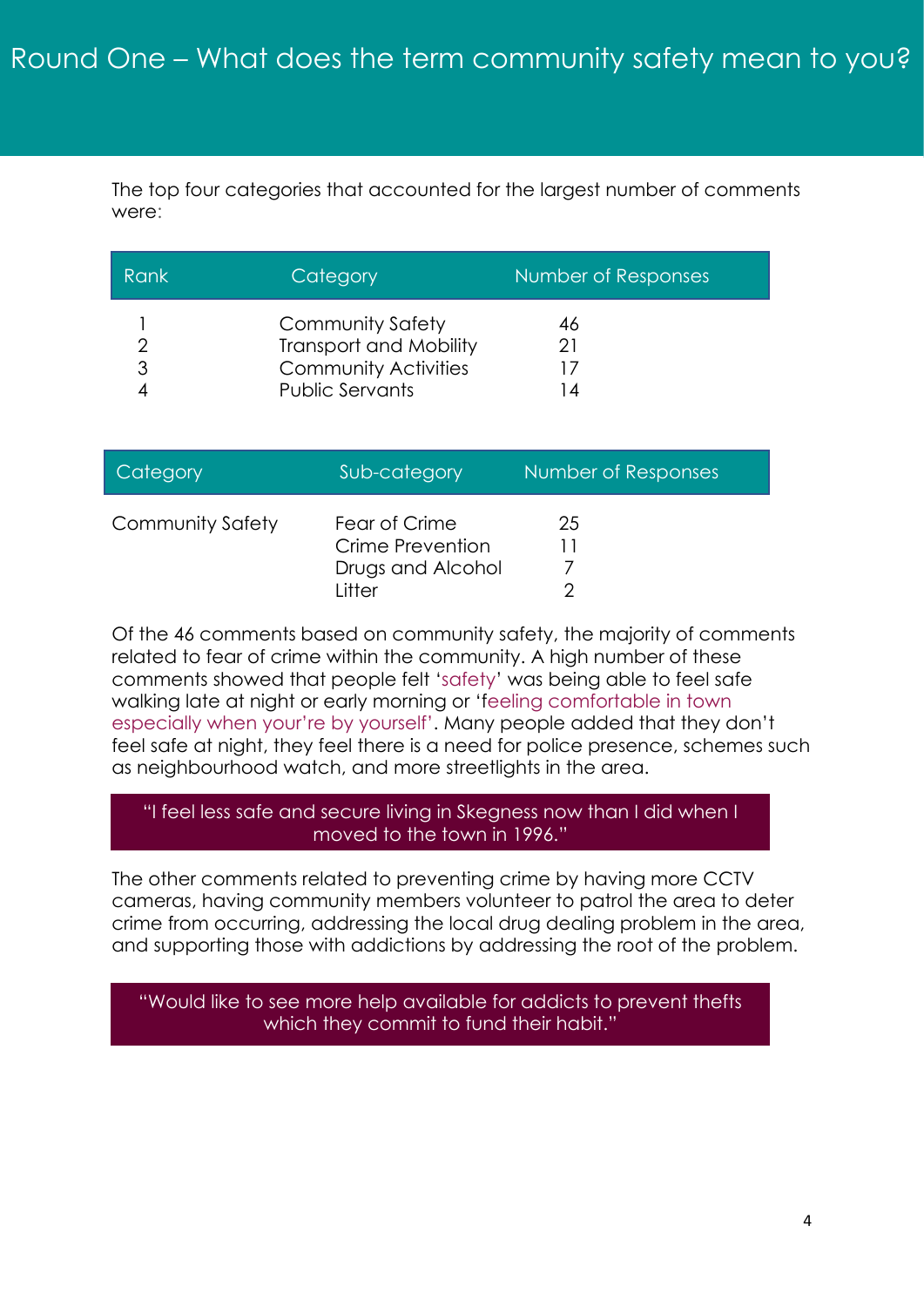





| Category               | Sub-category                 | Number of Responses |
|------------------------|------------------------------|---------------------|
| Transport and Mobility | Road Safety                  |                     |
|                        | <b>Pedestrians/ Cyclists</b> | 5                   |
|                        | Parking                      |                     |
|                        | Accessibility                |                     |

Of the 21 comments based on Transport and Mobility, the majority related to road safety, specifically people driving unsafely or speeding within residential areas. There was a view that holiday makers and tourists drive carelessly, and that pedestrians don't always think of road safety when crossing roads.

One person commented:

.

"Holidaymakers appalling driving, care less pedestrians. Not sure what could be done but it is worrying and stressful"

Other comments related to the lack of cycle paths resulting in many residents fearing cycling in the area, and pedestrians feeling unsafe with cyclists riding on the pavements.

| Category                    | Sub-category                  | Number of Responses |
|-----------------------------|-------------------------------|---------------------|
| <b>Community Activities</b> | <b>Community Groups</b>       | 6                   |
|                             | Awareness of<br>Resources     | 3                   |
|                             | Networking and<br>Socialising | 3                   |
|                             | Free activities               |                     |

There was a consensus that there is not enough for young people to do in the area, resulting in a lot of young people turning to crime. Comments were also made around the fact that there is a lack of awareness about the groups, services, and activities in the area due to little promotion. Affordability of activities also can make activities less accessible to the community.

"Young people don't have a lot of Money – they need free activities like skateparks, swimming etc. – not enough opportunities - no economic opportunities – so many turn to crime – crime doesn't pay but a 14 kid doesn't realise…"

There were also a number of comments relating to community groups being discontinued in the area, and there is a need for support in getting groups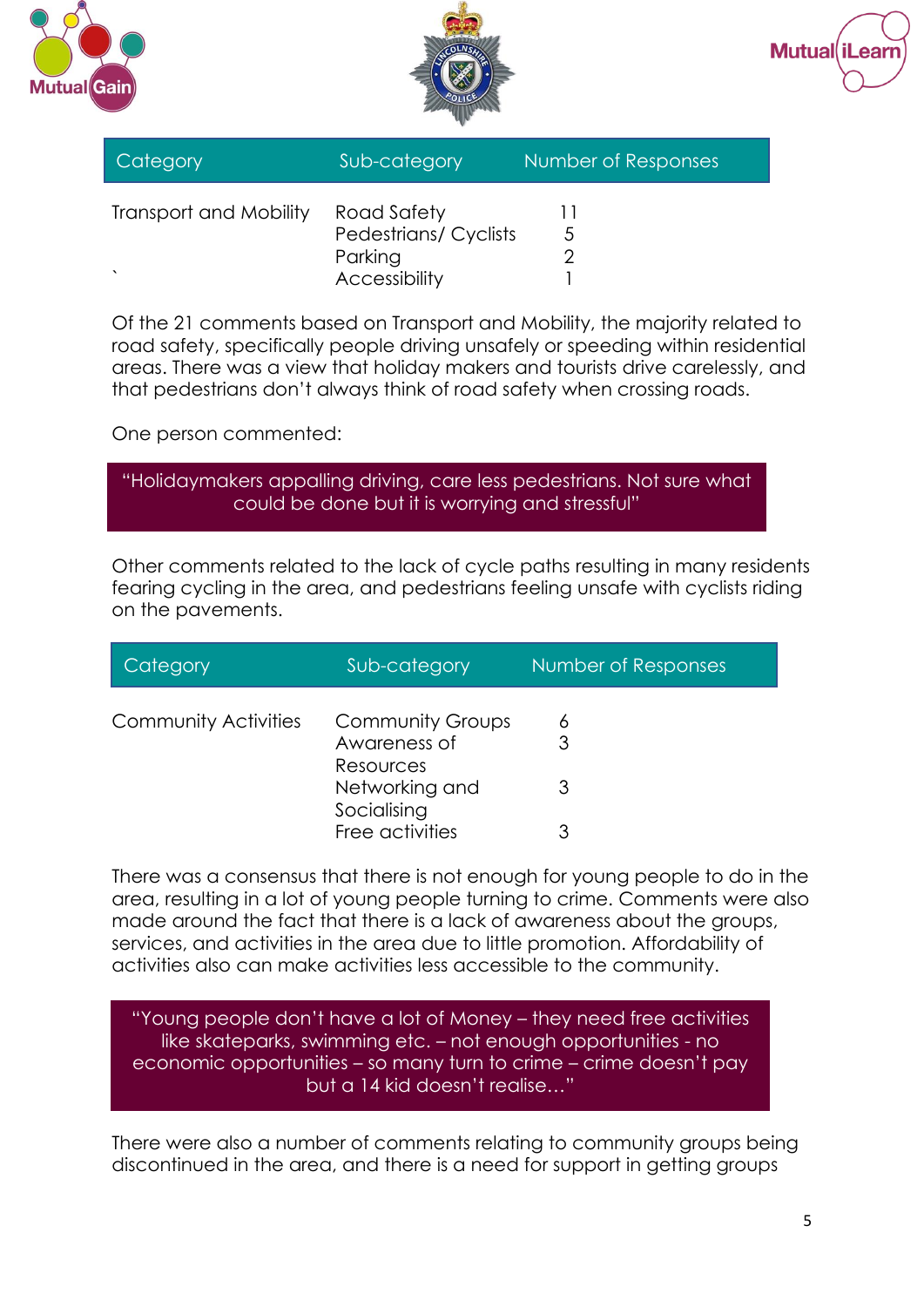





like neighbourhood watch back up and running to combat crime and inspire community spirit.

| Category | Sub-category      | Number of Responses |
|----------|-------------------|---------------------|
| Police   | Police Presence   |                     |
|          | Police response   |                     |
|          | Training          |                     |
|          | Police Engagement |                     |

The comments relating to the police were largely about the need for more police in the area making people feel safe and preventing crime on a whole.

#### "Would feel safer if more police on the Beat."

Further comments related to the police being responsive when you require their services, and the need for educating young police officers and building a better relationship with the community – doing what the public need and want.

#### Conclusion For Round One

Analysis of the information collated shows us that the key points from round one are largely about what the community need to feel safe. The Skegness community feels that safety is feeling able to walk around alone at night without fear, and the means to achieving this is support for residents and those suffering from addictions, the police addressing the drug dealing problem in the area, having more free activities, services, and resources in the area for the community. They felt that it is specifically young people who struggle to find things to do, and that there should be more activities in the area for children and young people.

It is clear from the range of comments that the attendees felt that safety is a significant issue in the area, and work needs to be done by both public services and the community to ensure that the community are able to feel safe.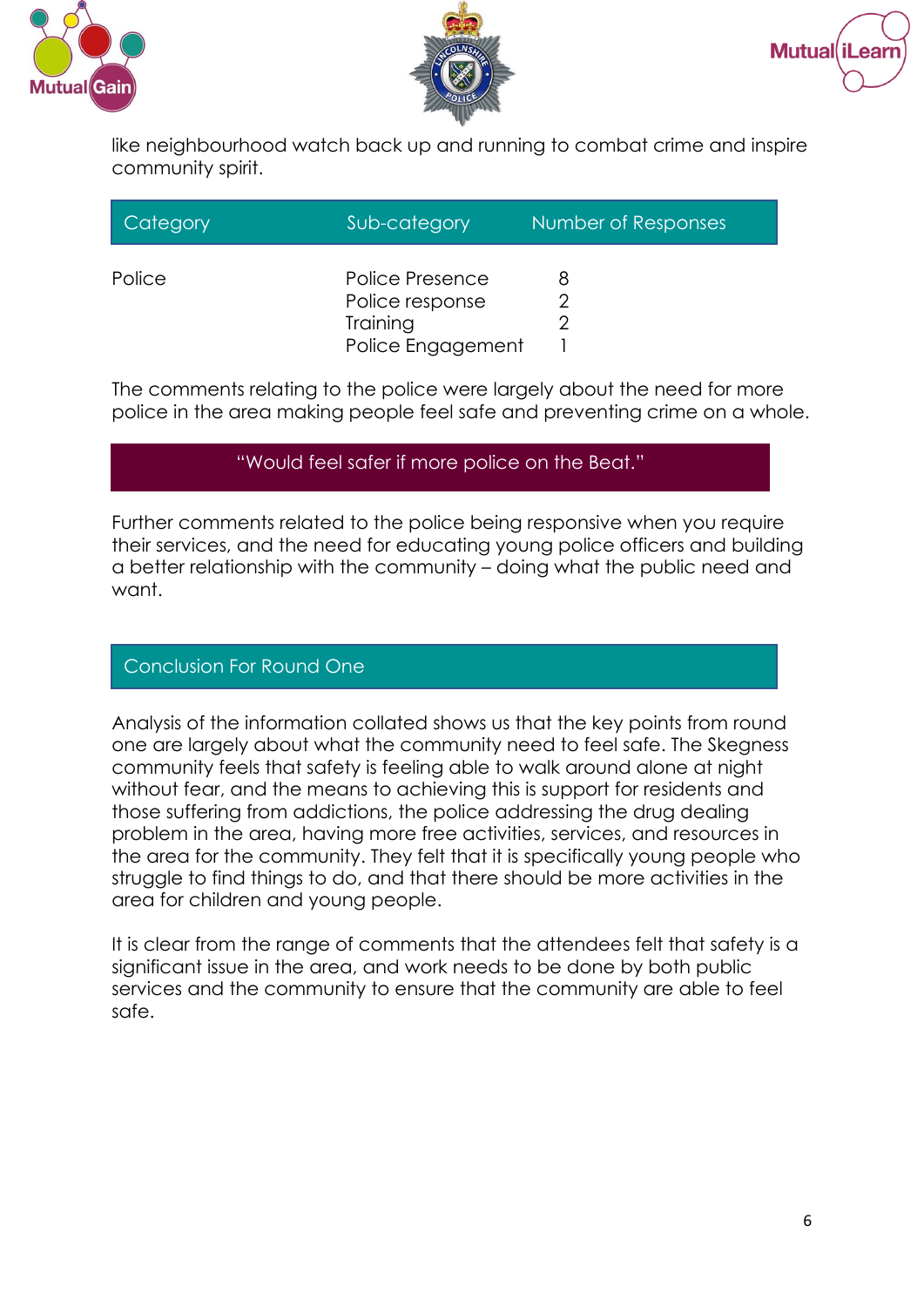

The top four categories that accounted for the largest number of comments were:

| Rank | Category                                                                                           | Number of Responses   |
|------|----------------------------------------------------------------------------------------------------|-----------------------|
|      | <b>Community Safety</b><br><b>Transport and Amenities</b><br><b>Community Activities</b><br>Police | 46<br>26<br>20<br>1 Q |

| Category                | Sub-category                                                             | Number of Responses |
|-------------------------|--------------------------------------------------------------------------|---------------------|
| <b>Community Safety</b> | Crime Prevention<br>Drugs and Alcohol<br><b>Feeling Safe</b><br>Violence | 18<br>15            |

Of those comments coded 'community safety', the majority of comments related to crime prevention. The community felt that crime prevention is needed to help improve safety in the area. Specifically, they felt that street lighting, police surveillance, and higher levels of communication between public services and the community.

#### "Preventative NOT reactive initiatives re potential offenders"

The other comments related to support and education for vulnerable people in protecting themselves, as well as support for those struggling with drug and alcohol addictions. Many comments were also made about cannabis and other drugs being too accessible to the youth, but also that the local authorities must seriously consider how we can "rid the town of local drug users not from the area", and how we can support people before they become heavily addicted to drugs.

| Category      | Sub-category                | Number of Responses |
|---------------|-----------------------------|---------------------|
| Transport and | Road Safety                 |                     |
| Amenities     | Cyclists and<br>Pedestrians |                     |
|               | Parking                     | 5                   |
|               | Open Spaces                 |                     |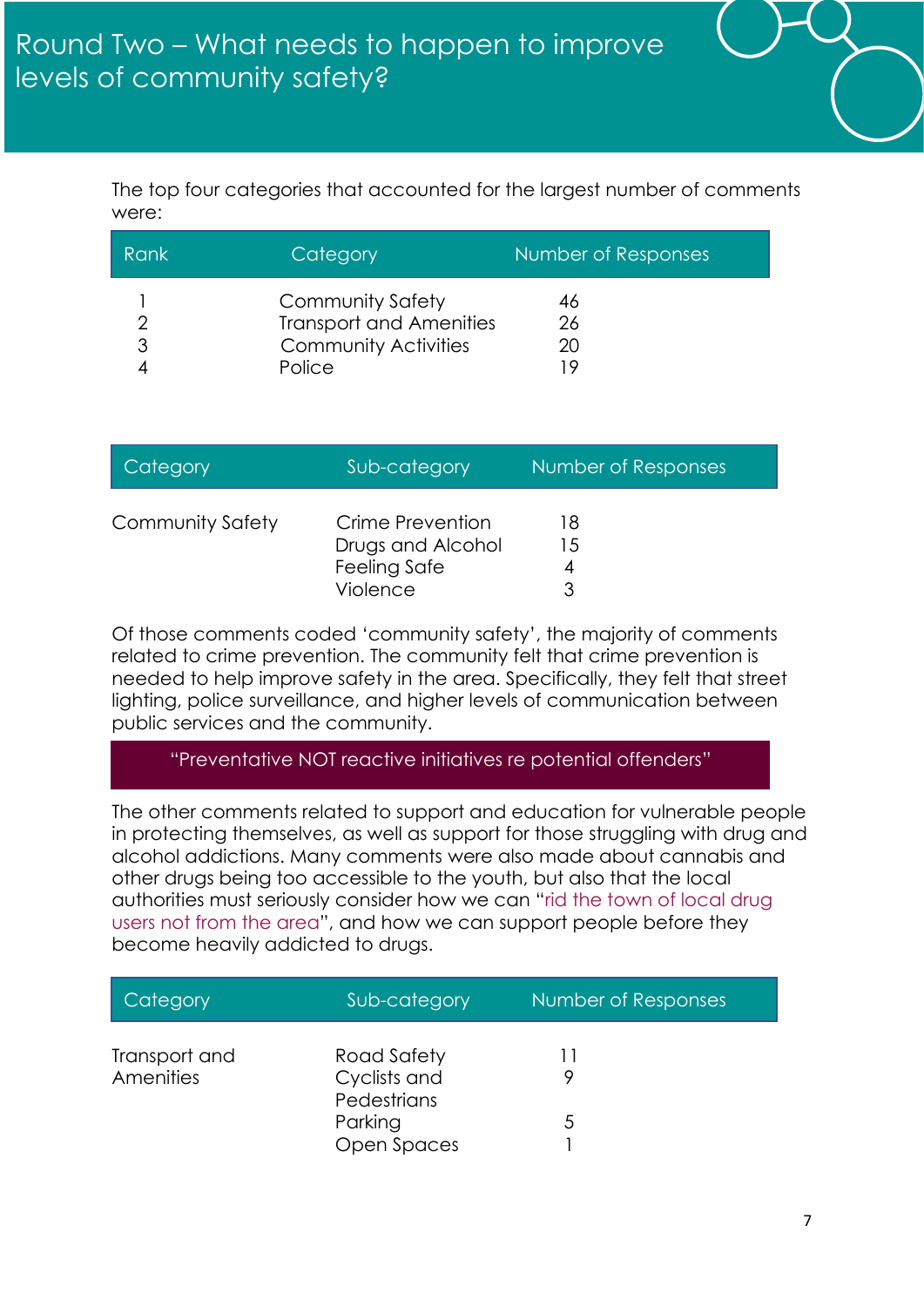





The majority of the comments coded under transport and amenities were related to drivers speeding in built up areas, and concerns for road safety. There was a lot of concern about road safety, with comments suggesting clearer signs on roundabouts, better parking facilities to combat road rage, and fixing the potholes in the area.

#### "We need road improvements: our roads simply can't cope with the volume of traffic in the summer."

| Category                    | Sub-category                                   | Number of Responses |
|-----------------------------|------------------------------------------------|---------------------|
| <b>Community Activities</b> | Service and Support<br>For Young People        | 9                   |
|                             | <b>Resources Specifically</b><br>For Residents | 4                   |
|                             | Affordability of Services                      | -2                  |
|                             | Investing in the                               |                     |
|                             | Community                                      |                     |

The comments based in community activities were mainly about support and activities for young people within the area. Again, a strong sense of a lack of youth provision, and the need to invest in more projects, activities and opportunities for young people.

"Giving something for younger/teens to go to fight boredom and trouble - i.e., skate area not just parks."

Other conversations related to the need for resources that are specifically for residents, rather then aimed at tourists. There were also comments made regarding the need for more partnership working within the community.

| We need all stakeholders working together - council, police,<br>communities, businesses. |                                            |                     |
|------------------------------------------------------------------------------------------|--------------------------------------------|---------------------|
| Category                                                                                 | Sub-category                               | Number of Responses |
| Police                                                                                   | Police Presence<br>Enforcement<br>Attitude | 12<br>6             |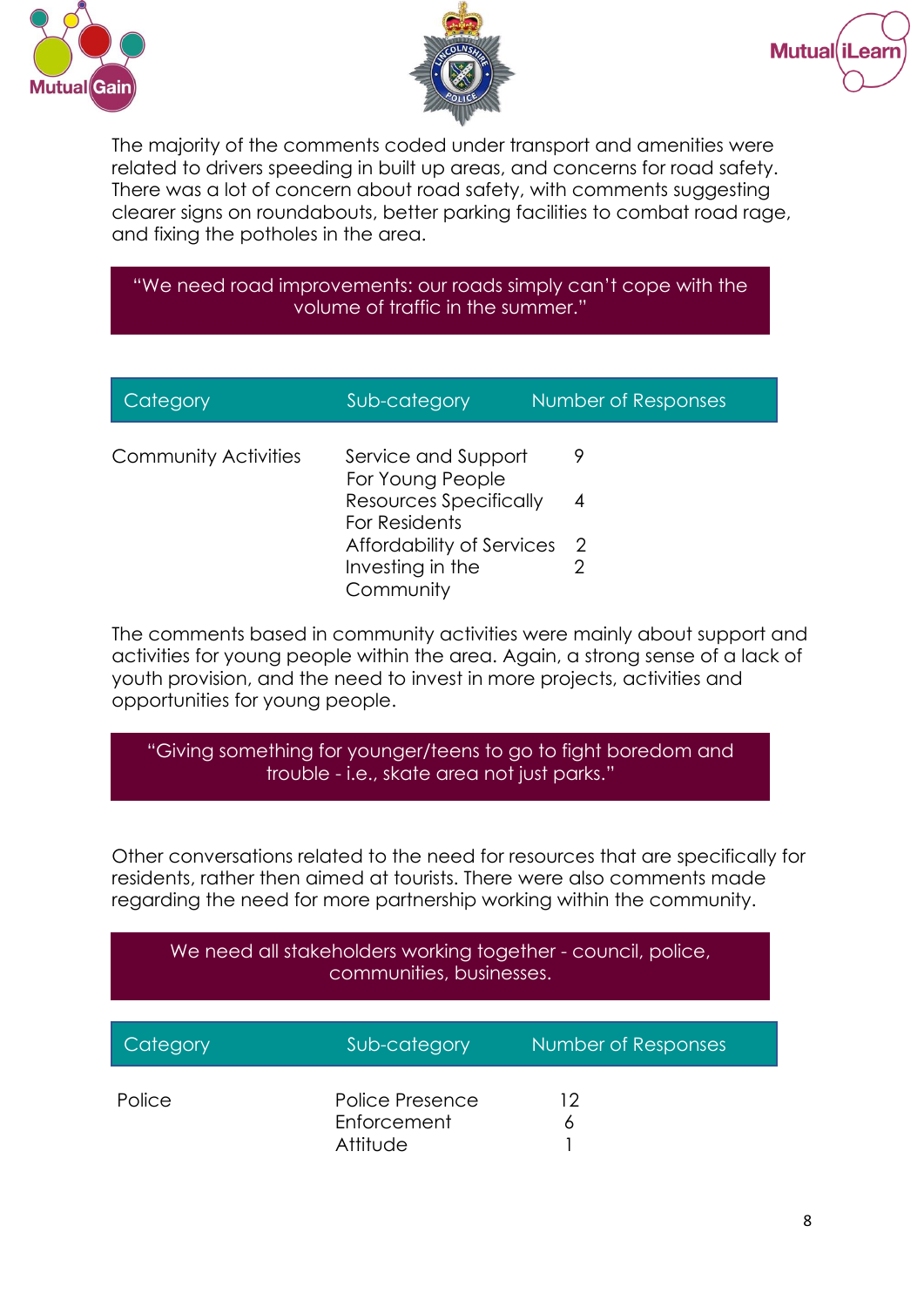





The conversations relating to the police were largely about the need for an increased police presence in the area, and the need for local police to build relationships within the community, resulting in the community feeling the police are more approachable. A number of comments related to the patrol style of police cars, with the suggestion hat they should move slowly through streets to capture what crimes are happening in areas, as well as the need for harsher enforcement regarding county line drug dealers coming into the area.

"More community policing so the police and the public meet more and build up a stronger relationship."

#### Conclusion For Round Two

It is clear that the community feel that crime prevention is seen as a focus in Skegness to heighten community safety. The key things that the community want to see to make this happen are more streetlights, more police presence and support from public services in community groups and community initiatives. Specifically, the community feel that there is a need to build trusting relationships with the police in the area, and enable opportunities and activities to support young people, and help to keep them of the streets.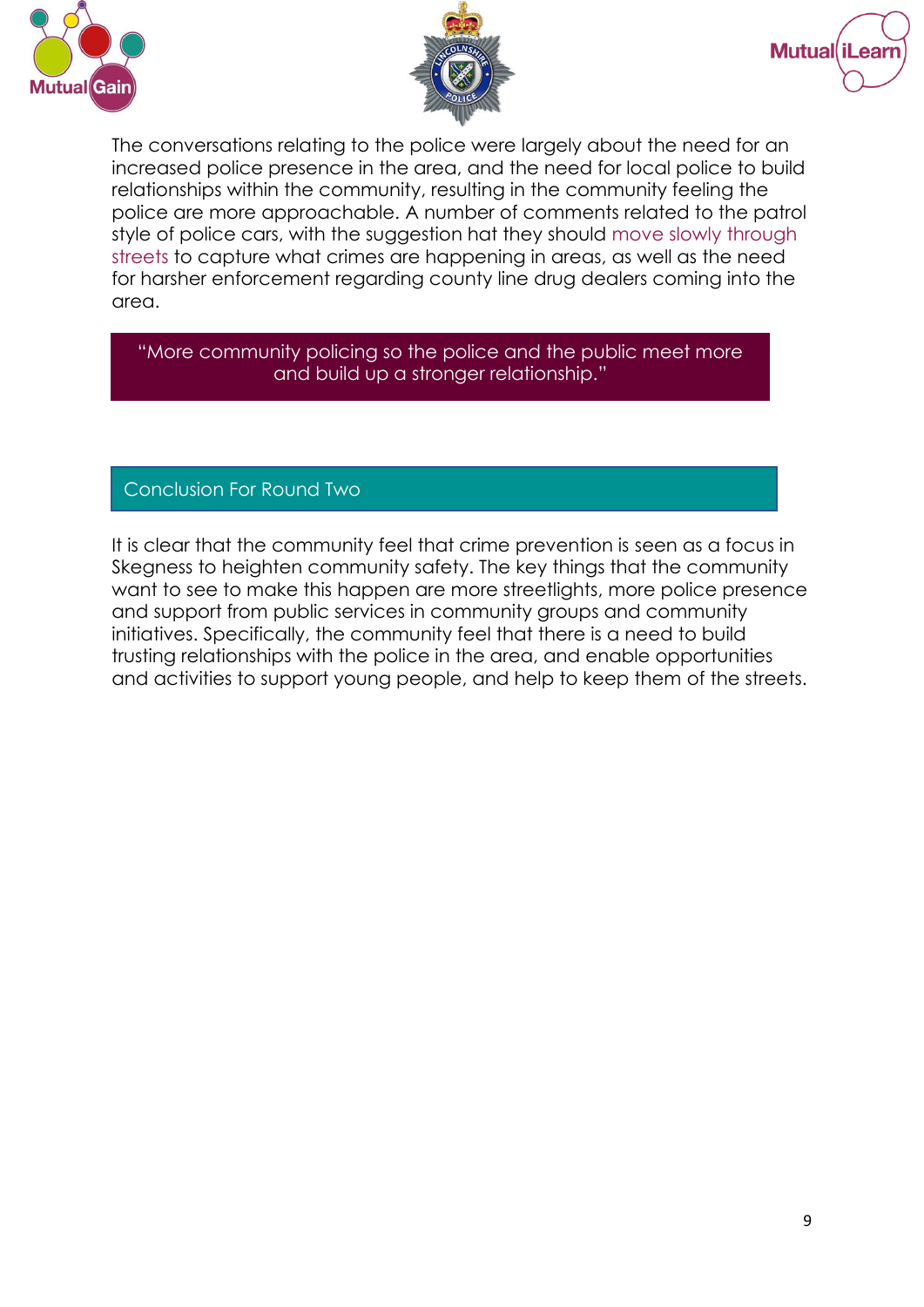

The top four categories that accounted for the largest number of comments were:

| Rank | Category                           | Number of Responses |
|------|------------------------------------|---------------------|
|      | Community Engagement<br>And Events | 22                  |
|      | Communication                      | 21                  |
| 3    | Civic Participation                | 15                  |
|      | <b>Civic Amenities</b>             |                     |

| Category                                  | Sub-category                                                                     | Number of Responses |  |
|-------------------------------------------|----------------------------------------------------------------------------------|---------------------|--|
| Community Engagement<br><b>And Events</b> | Engagement Followed<br><b>By Actions</b>                                         |                     |  |
|                                           | Reaching Diverse Groups<br>Young People<br>Opportunities For<br><b>Residents</b> | 6<br>5              |  |

The comments relating to community engagement and events were largely around meaningful community engagement being followed with actions and outcomes. The community want to be listened to, and when conversations are not followed by actions it can feel like a 'tick box' exercise. One resident said that there needs to be:

#### "More meeting like this and hope something comes of it!"

The conversations also mentioned reaching the diverse groups in the Skegness community, having inclusive face to face meetings and conversations with those who are 'hard to reach' or do not usually participate in the community. There was also mention of increasing opportunities for local residents, and a feeling that there needs to be specific engagement where the needs of residents come before the economic value of tourists.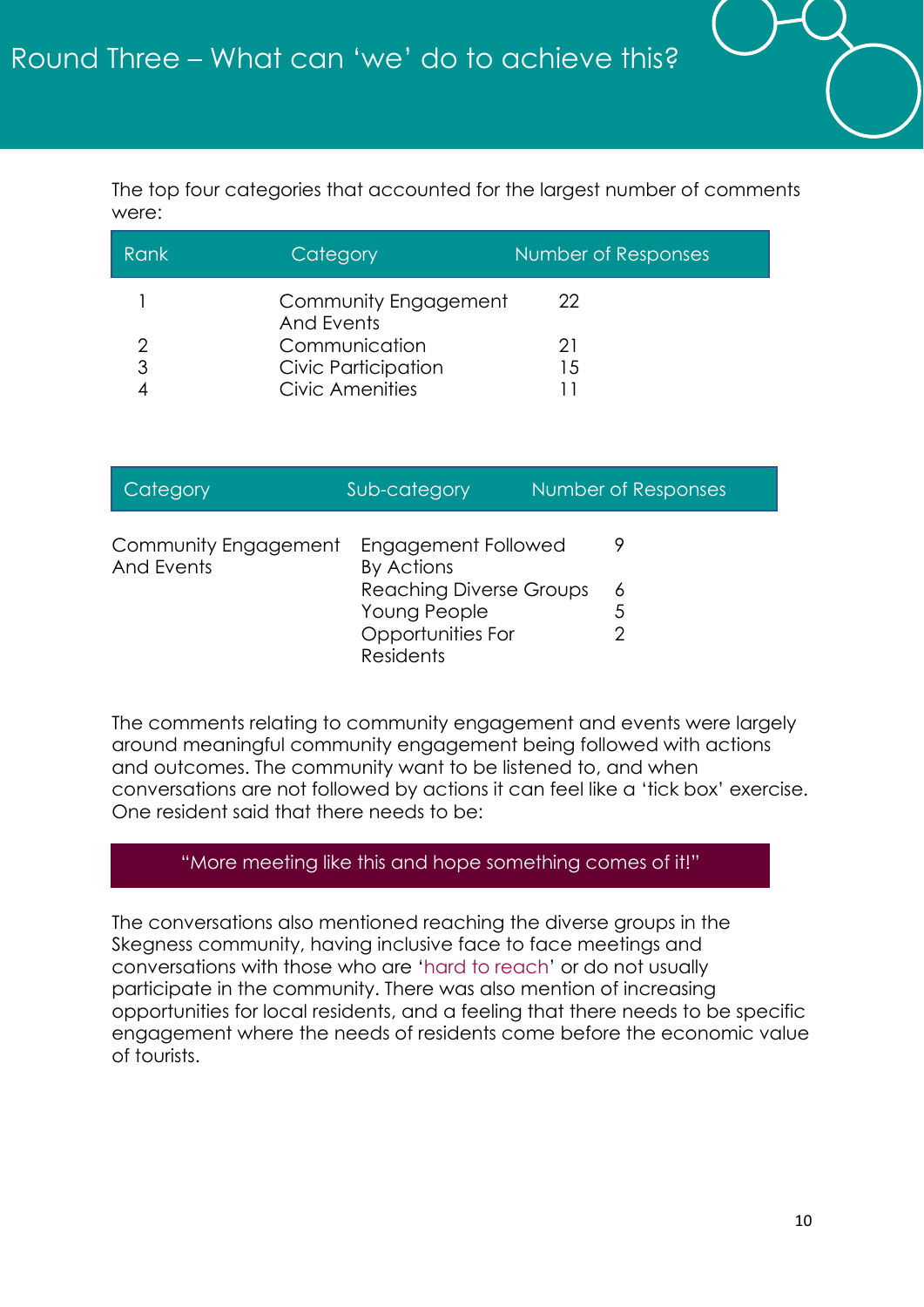





| Category      | Sub-category                                                              | Number of Responses |  |
|---------------|---------------------------------------------------------------------------|---------------------|--|
| Communication | Awareness of Services,<br>Support, and Resources                          | 8                   |  |
|               | <b>Increased Dialogue</b><br>Between The Public And<br><b>Authorities</b> | 6                   |  |
|               | Networking and Socialising 6<br>Digital Exclusion                         |                     |  |

The community felt that communication is a necessity in increasing community safety. Of the 21 comments regarding communication, eight comments related to the awareness of services and activities in the area. They felt there was clearly a need for activities and support to be accessible to the community, and the biggest barrier of this was communication and awareness. Other conversations related to forums and community networking being needed for people to get together and discuss community needs and criminal activity in the area. There was a feeling that this would also bring people together and empower the community resulting in increased community pride.

"A forum to suggest new ideas more events like this hopefully including younger and older people either in person or even anonymously via phone or pad. More youngsters may be willing to engage."

| Category            | Sub-category                                                             | Number of Responses |
|---------------------|--------------------------------------------------------------------------|---------------------|
| Civic Participation | Partnership Working<br><b>Action Guided By</b><br><b>Local Residents</b> | 6                   |
|                     | Decision Making And<br>Democracy                                         | -3                  |
|                     | <b>Need For Actions</b>                                                  |                     |

The conversation around civic participation largely related to the need for partnership working and collective conversations to reach solutions and outcomes.

"More meetings between the members of the public and stake holders, police, probation, youth services, activities etc."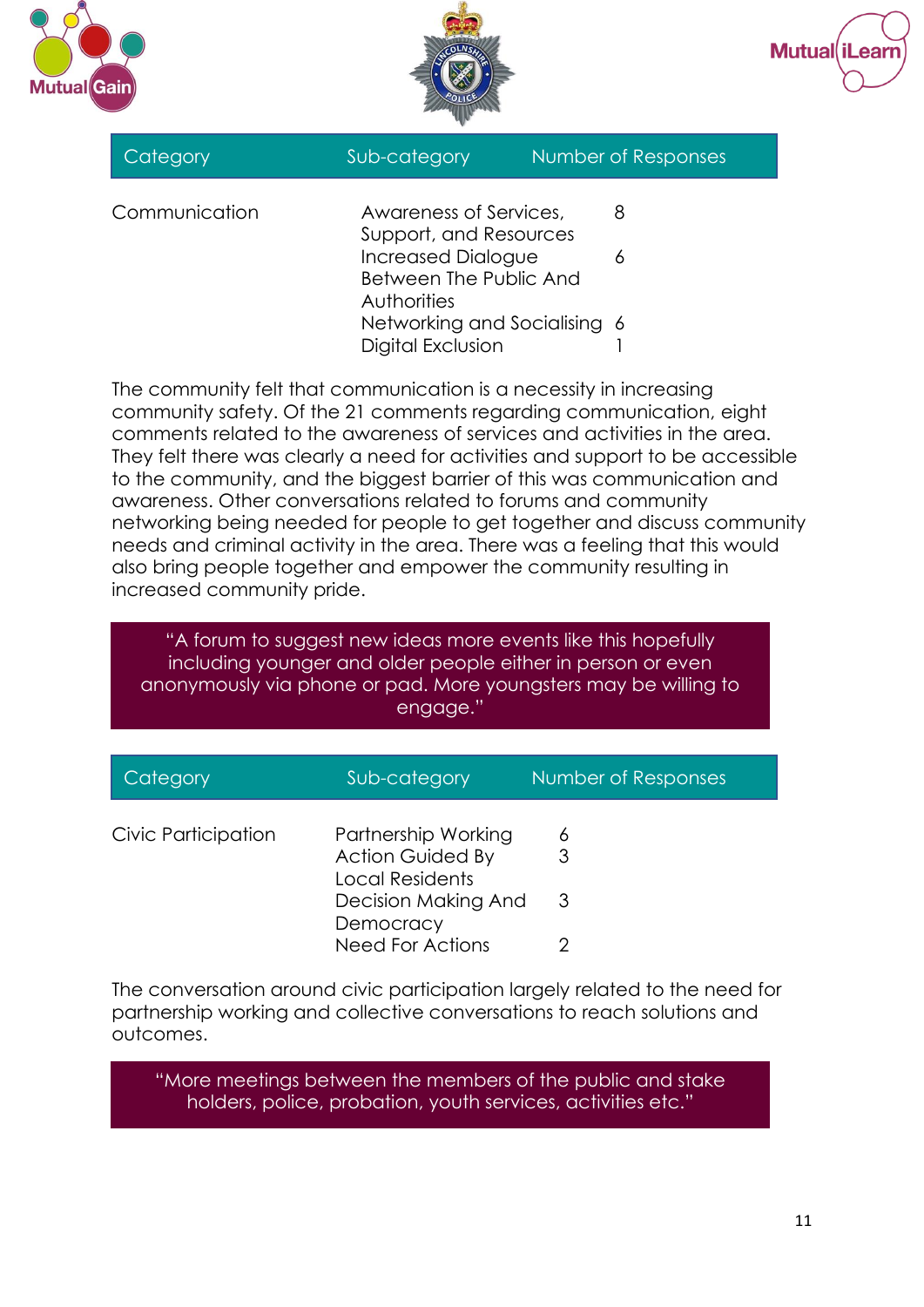





There was also a feeling that there is a need for more volunteers within the community and community leaders who can empower the community and work with the authorities to being the community together and improve the area. The conversation also reflected enabling the community, and giving residents the opportunity to influence decision making, be aware of what is happening in the area, and build a stronger democracy. It was mentioned that "Fair dell vote worked stand in Hildred's was good, we felt listened to."

| Category        | Sub-category                                        | Number of Responses |
|-----------------|-----------------------------------------------------|---------------------|
| Civic Amenities | Community Groups,<br>Activities, Resources,         | 6                   |
|                 | <b>And Services</b><br>Education and<br>Development |                     |

Of the 11 comments coded 'civic amenities', six comments related to community groups, activities and resources. They felt that support from the appropriate services would benefit community groups and there should be community services, activities, and support. two comments related to educating children and young people, as well as teaching social kills to help people engage with society. One comment shared a service with their group:

"The CAFÉ BUDDIES nextdoor group to help get lonely people who lost family and friends. Give them a new reason to socialize. Have a chit chat & get out and about meet like-minded people: 4 HEARTS OF INFINITY."

#### Conclusion for Round Three

The comments in round three show the community starting to form practical ideas for achieving community safety. Their suggestions were largely about building relationships between the community and public services and authorities through meaningful engagement, with the hopes of enabling inclusive partnership working. They felt that communication and opportunities for civic participation would empower the community to work together.

It is good to see that the community are looking for engagement – followed by action. This gives a sense that they want involvement following contact.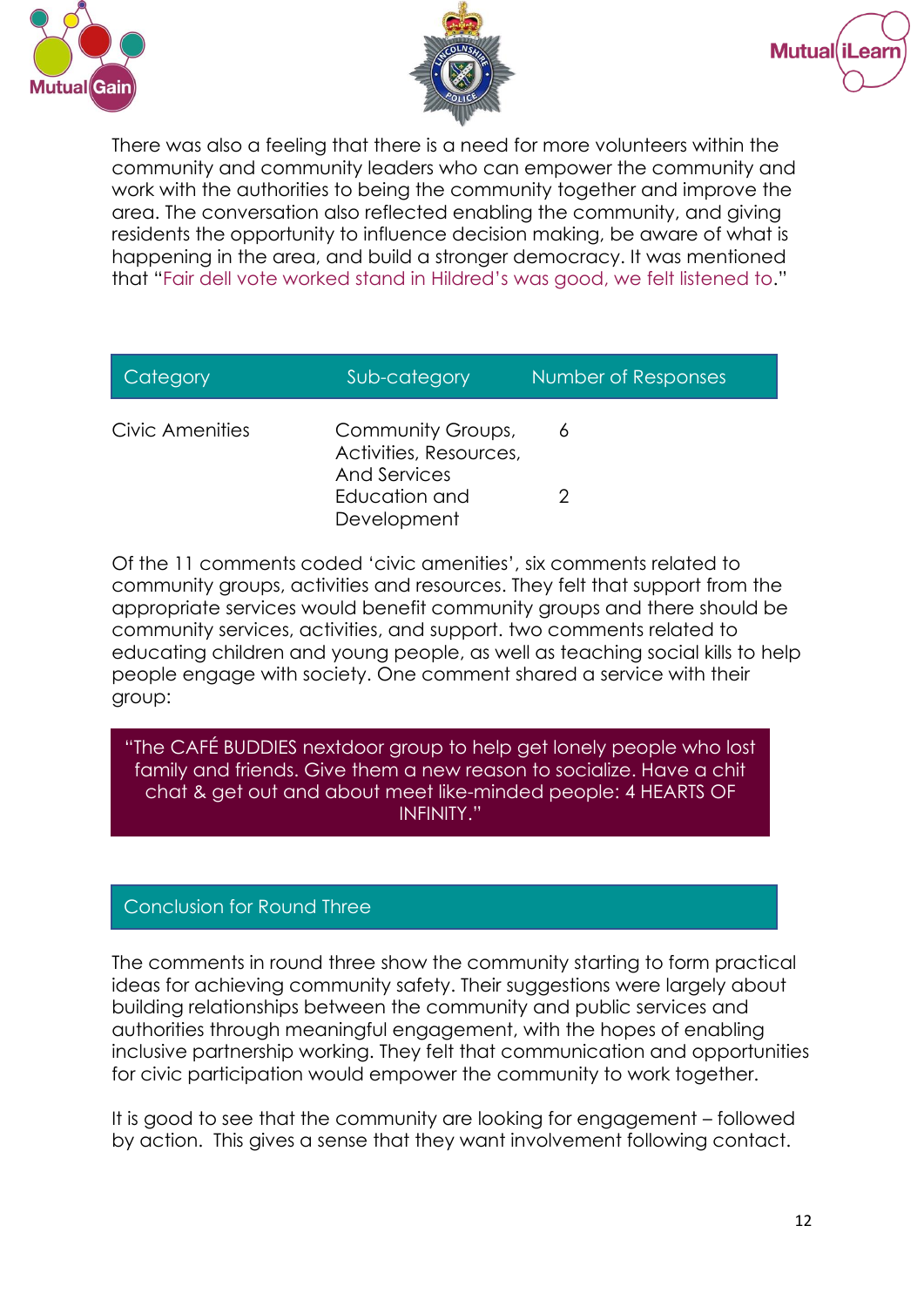The community of Skegness enjoyed the World Café event, feeling that inclusive community conversations with stakeholders and residents have the ability to empower the community, and begin to form solutions for local issues. The group were forthcoming in sharing the concerns they have, specifically regarding crime prevention, and tackling the drug problem in the area.

The conversations show us that the community have not only shared their concerns for local area relating to community safety, but that there is an appetite for the community to work together and engage with the police and council to play a part in preventing crime, and support the local residents in the area.

Positive experiences of community engagement are key to building social capital, creating active citizens in the area, and addressing the issues raised. The next step here, is to continue this open dialogue with the community, and take advantage of the momentum of this programme. There is a wealth of ideas within the community, and the attendees have made it clear that there would be great benefits if there are further meetings like this, where the community and stakeholders can identify the specific service and activities that are needed within the area.

Following from this World Café programme, the conversations will inform the Participatory Budgeting (PB) process that will be taking place over the upcoming months. PB is a programme that is shaped and delivered by the community, and allows individuals or groups to become active citizens by submitting their ideas shared in the World Café. The programme provides greater scope to develop active citizens as they are involved in the development and delivery of the programme in its totality. Enabling the community to create the PB programme, develop their ideas and vote on their preferred projects.

PB is a great decision-making tool, that can empower the community and enable residents to influence how an amount of public budgets should be spent. In this case, Skegness will have a pot of £15,000 available to the community through PB.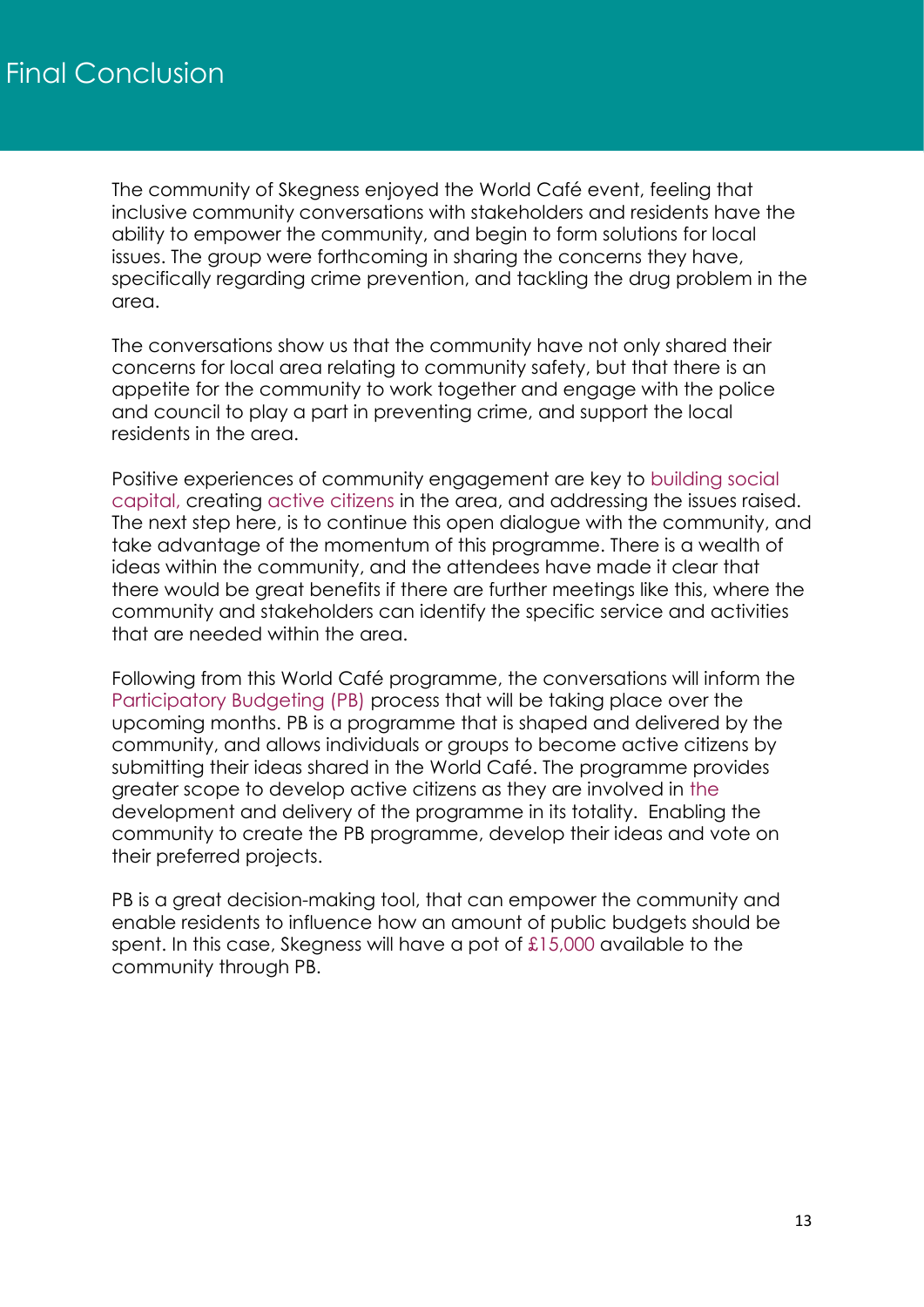





The key themes that we will use to inform our PB process are:

- 1. Civic Participation
	- o Community groups that empower the community to network and socialise, while addressing local issues in partnership/ that will help inform local public services.
	- o A focus on provision of services for young people to help them learn about positive citizenship
- 2. Community Activities, Services and Support
	- o Activities and support for young people within the area
	- o Accessible services, activities and resources for the wider community

These are the themes that applicants should address when applying for funding through the Participatory Budgeting programme.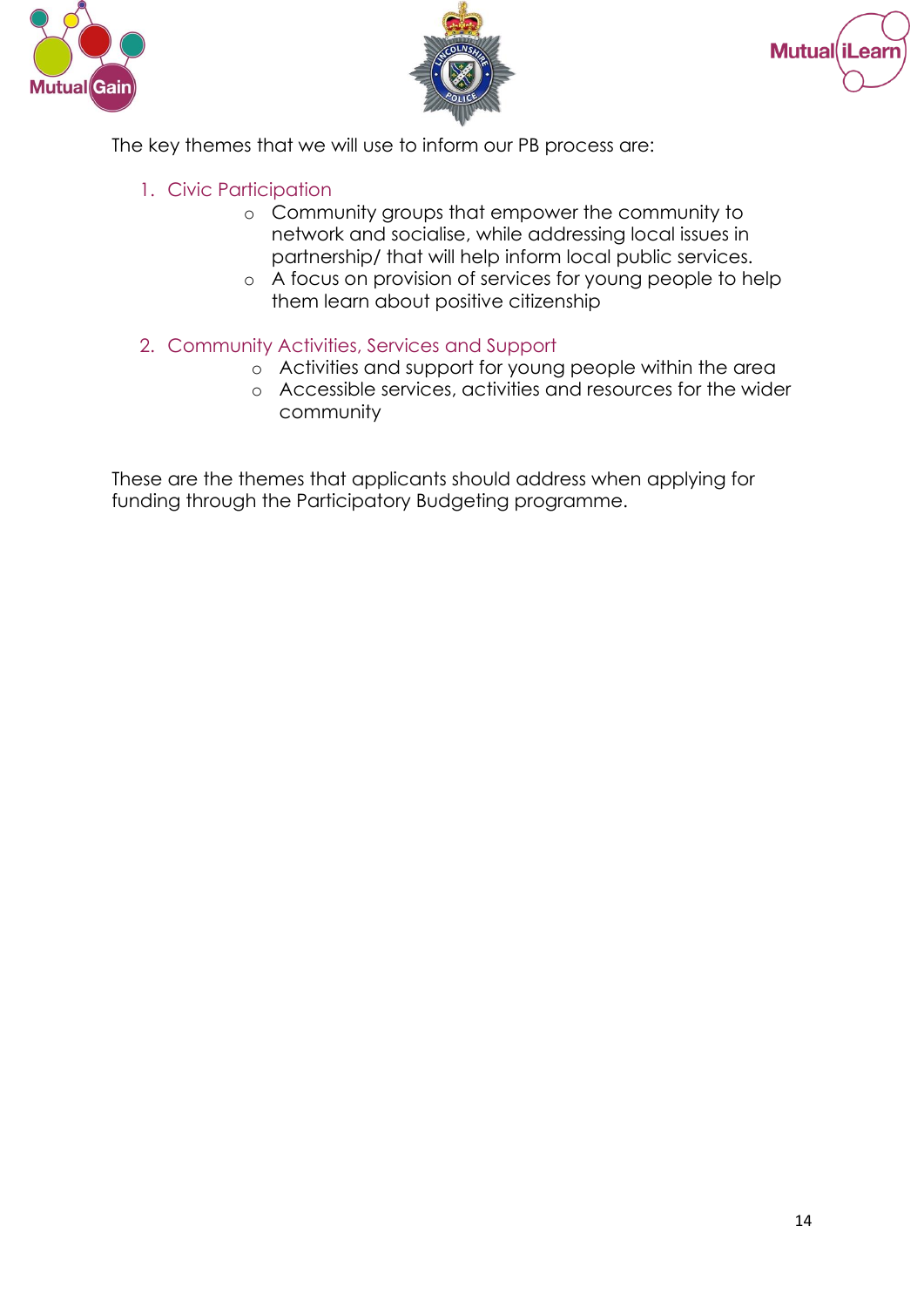

At the conclusion of the World Café, people where asked to comment on the event and place their comment on one of three posters with smiley faces on them. This gives us an immediate view as to whether those attending the event had a positive listening experience. The feedback is shown below:



| Comment                                                                                         |
|-------------------------------------------------------------------------------------------------|
|                                                                                                 |
| Found it interesting and informative                                                            |
| Good to understand other people's experiences                                                   |
| Very informative - thank you                                                                    |
| Enjoy                                                                                           |
| Good                                                                                            |
| An enjoyable event. Hope something comes to fruition                                            |
| Good. Informative                                                                               |
| Good spirit. Knowledge and community spirit                                                     |
| Really enjoyed getting involved. Very informative evening                                       |
| It's been a useful primary meeting. I am going away feeling that my contribution has been       |
| valuable                                                                                        |
| Really interesting meeting new people and getting their thoughts and ideas                      |
| Great opportunity to voice concerns                                                             |
| A great opportunity to voice ideas                                                              |
| Good                                                                                            |
| Good to meet residents of Skegness                                                              |
| Very well organised                                                                             |
| Very good and informative                                                                       |
| Looking forward to feedback                                                                     |
| Thank you, I have enjoyed voicing my opinion                                                    |
| Friendly staff                                                                                  |
| Very useful X                                                                                   |
| Made me think about things that haven't occurred to me before                                   |
| Meeting was different to what I thought it would be, but I enjoyed it and heard opinions that I |
| would not necessarily have heard from outside this meeting                                      |
| An evening with a purpose and a way of expressing views and opinions to improve Skegness so     |
| that we feel safer and encourage community spirit                                               |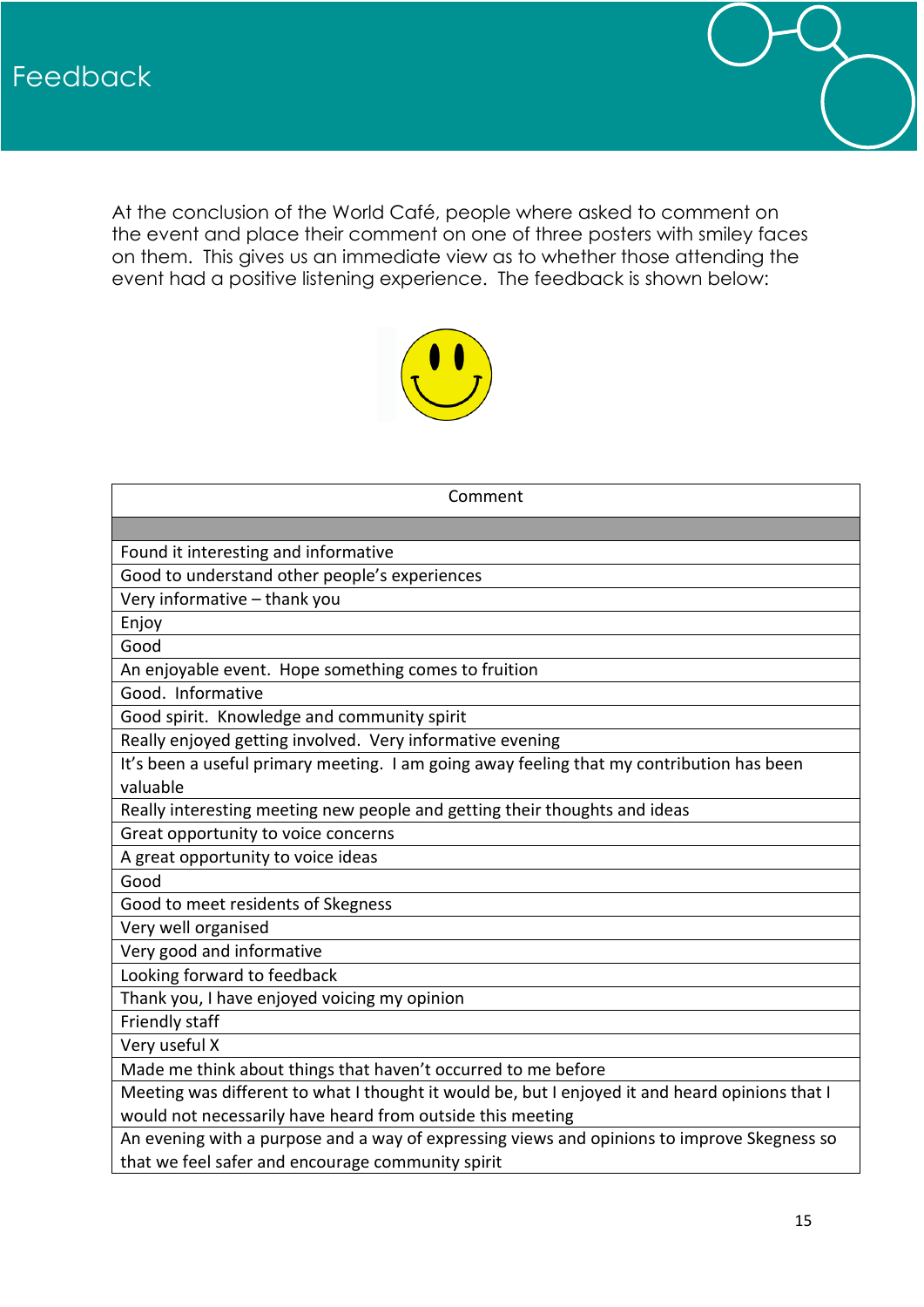





Enjoyed the evening, liked the idea Thanks for the tea and cake! Very useful and informative



| Comment                                                                           |
|-----------------------------------------------------------------------------------|
|                                                                                   |
| Access was an issue for me $-$ but a very good evening                            |
| Pity about poor acoustics. Would be better if speakers were in centre of the room |
| Not fully accessible. No sign language interpreter                                |
| Shame about the acoustics, but tea was nice                                       |
| Questions quite repetitive                                                        |

There were no comments on the sad face.

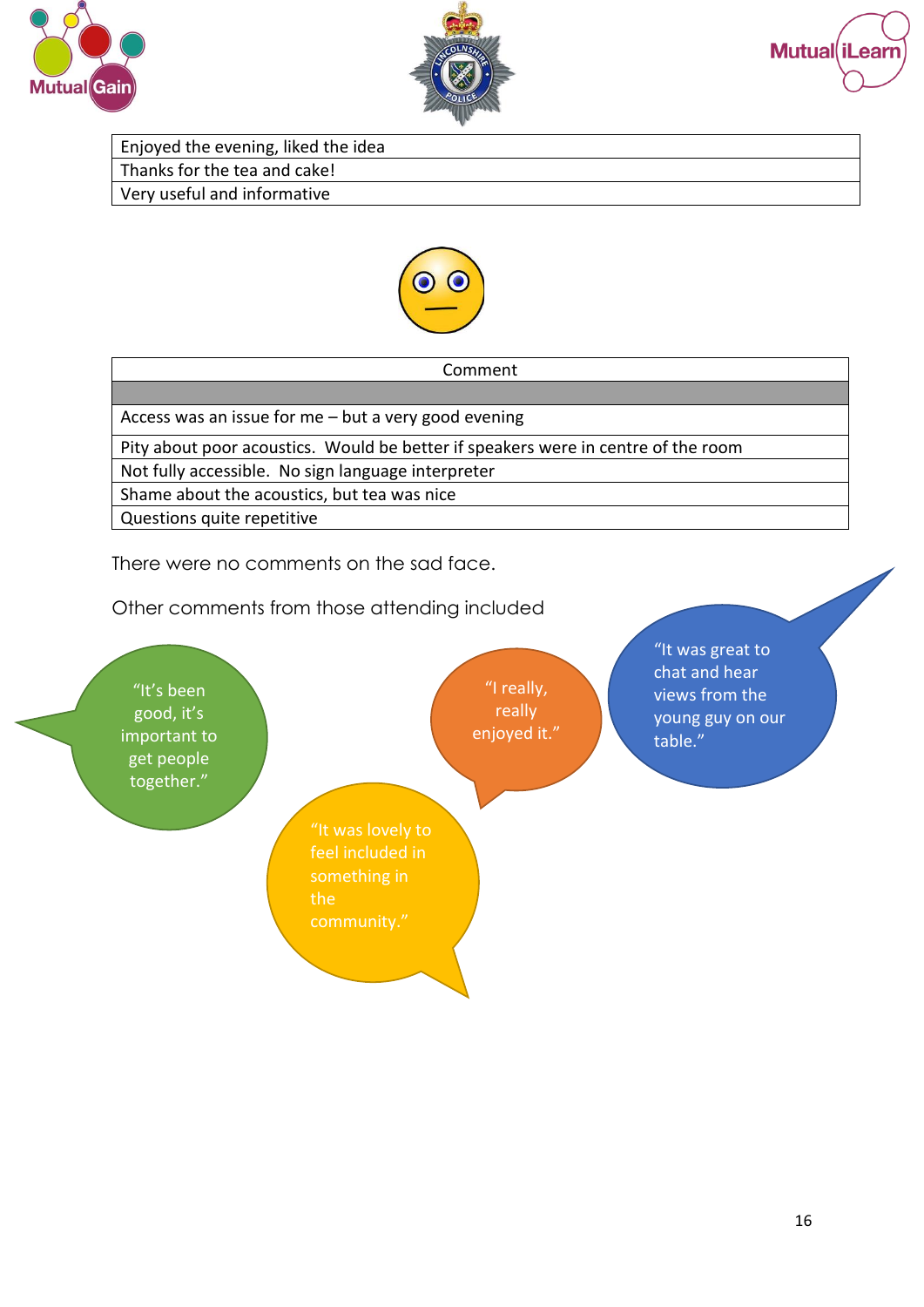



These are the responses from the Equality forms: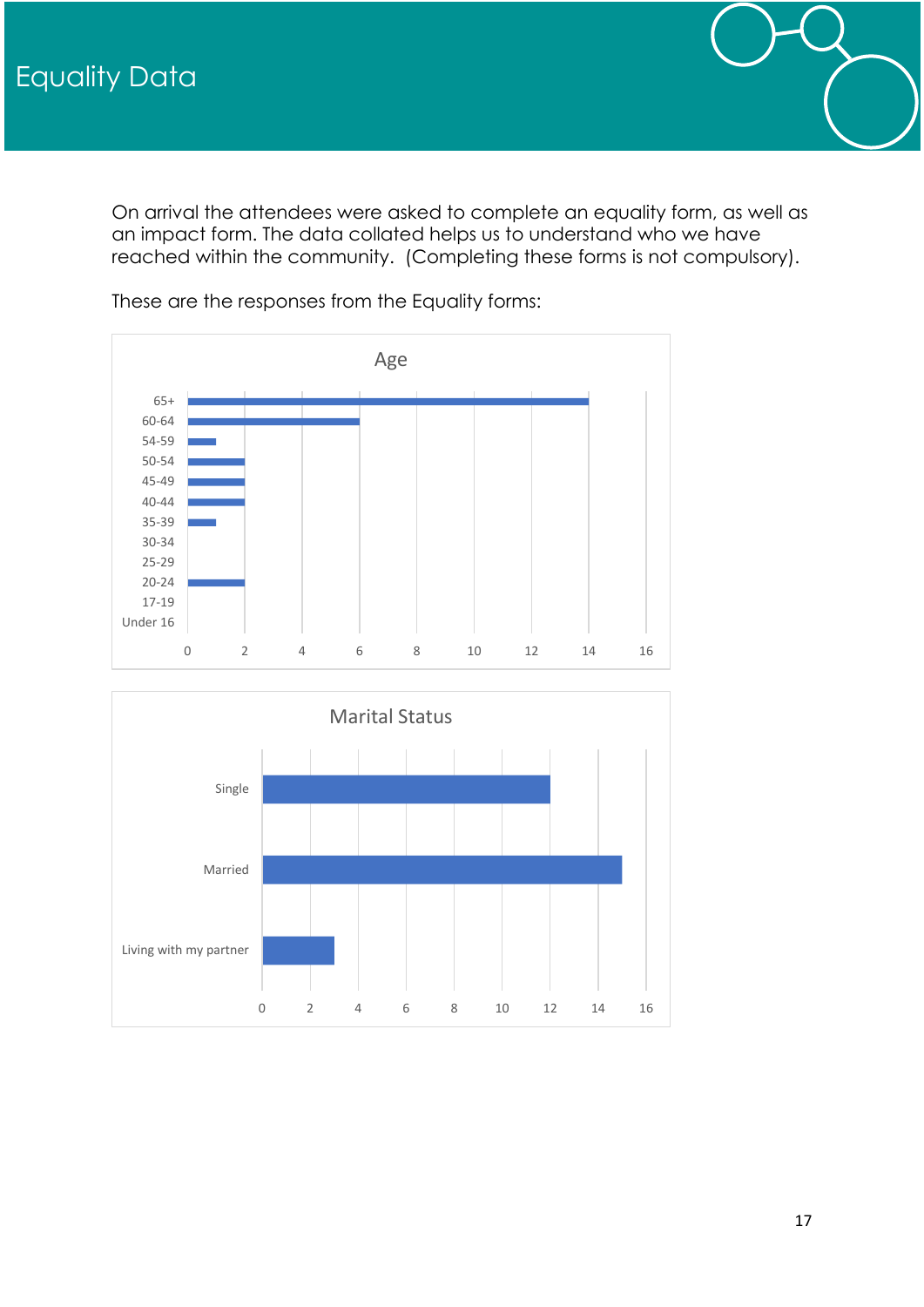







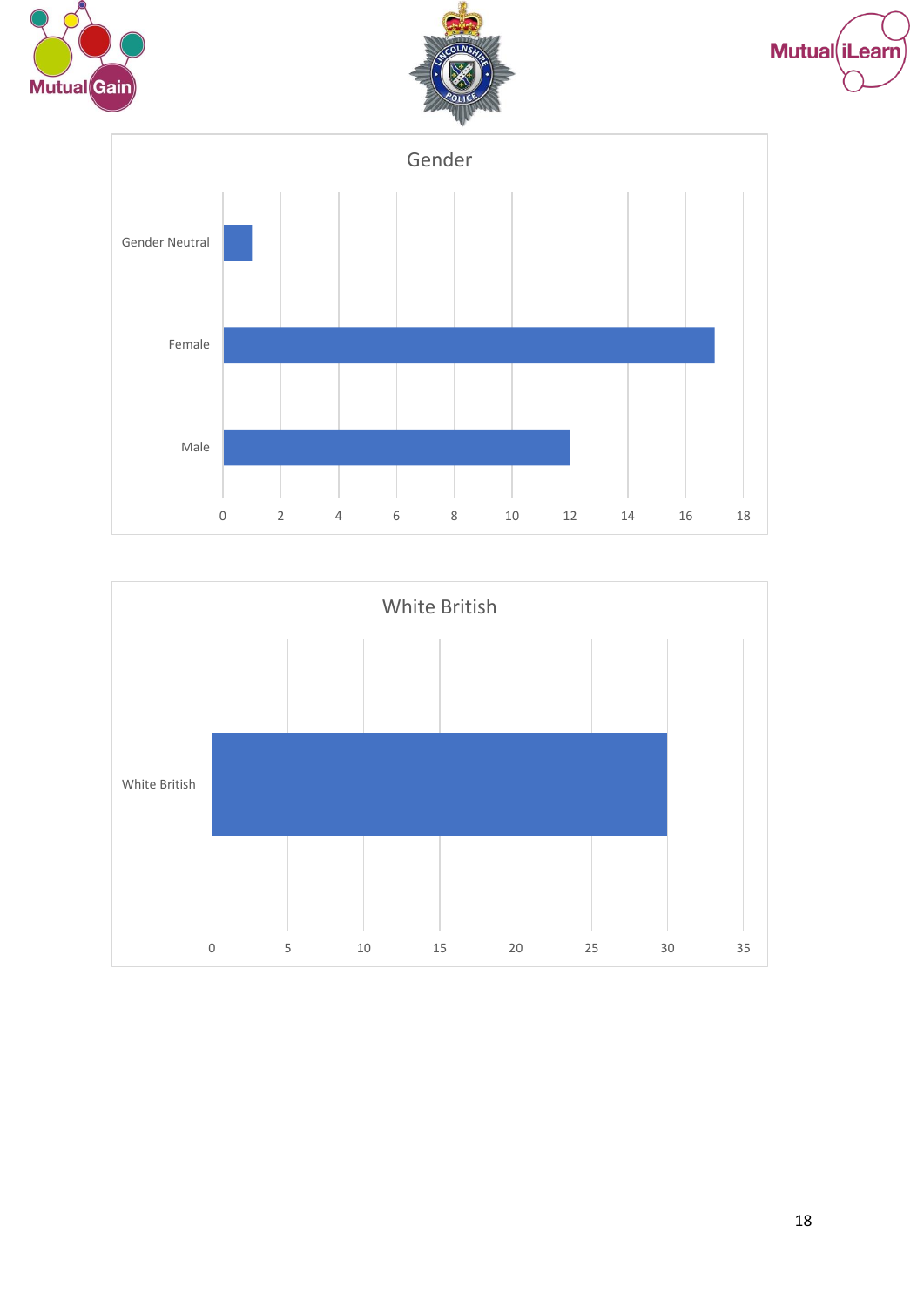







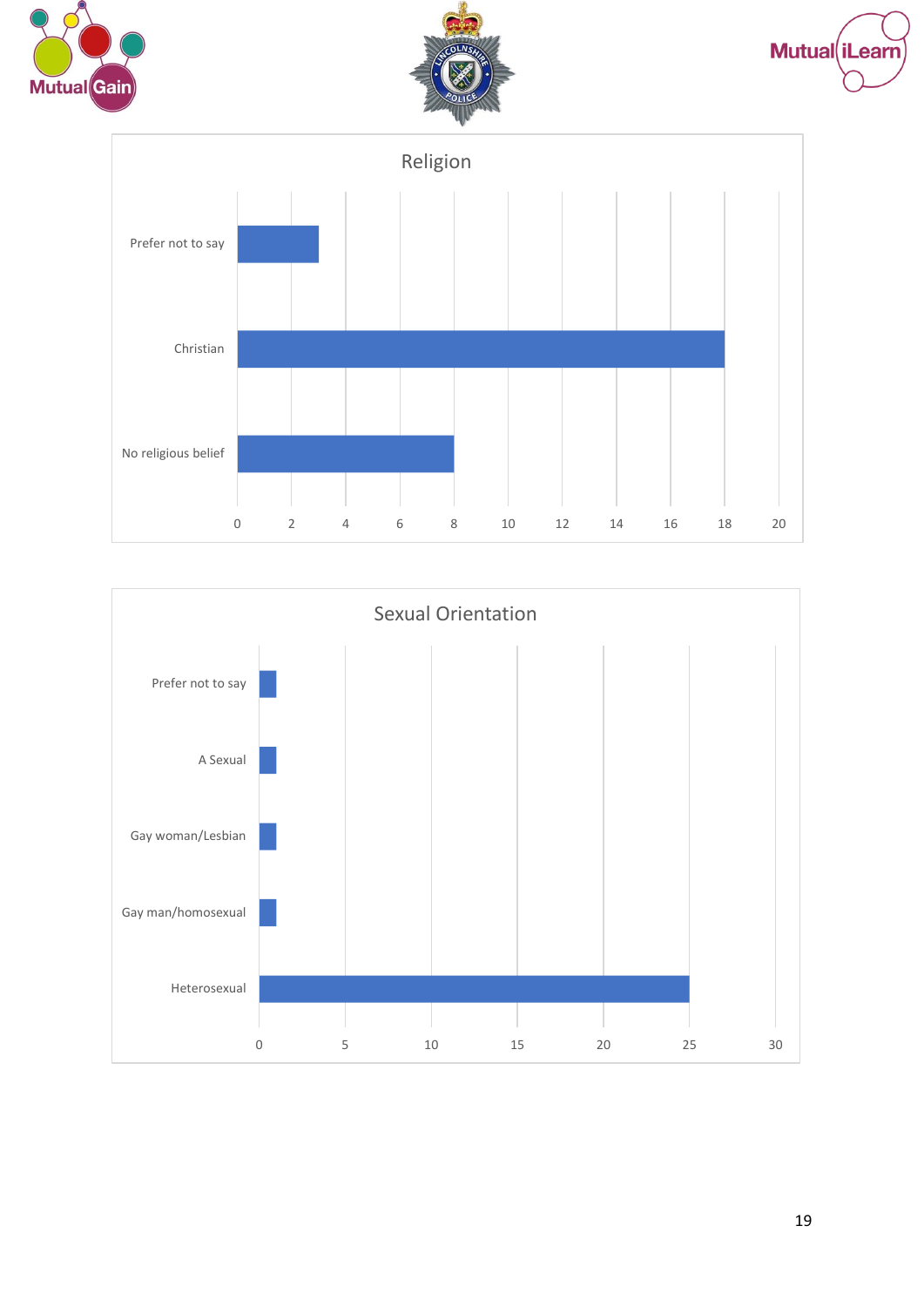







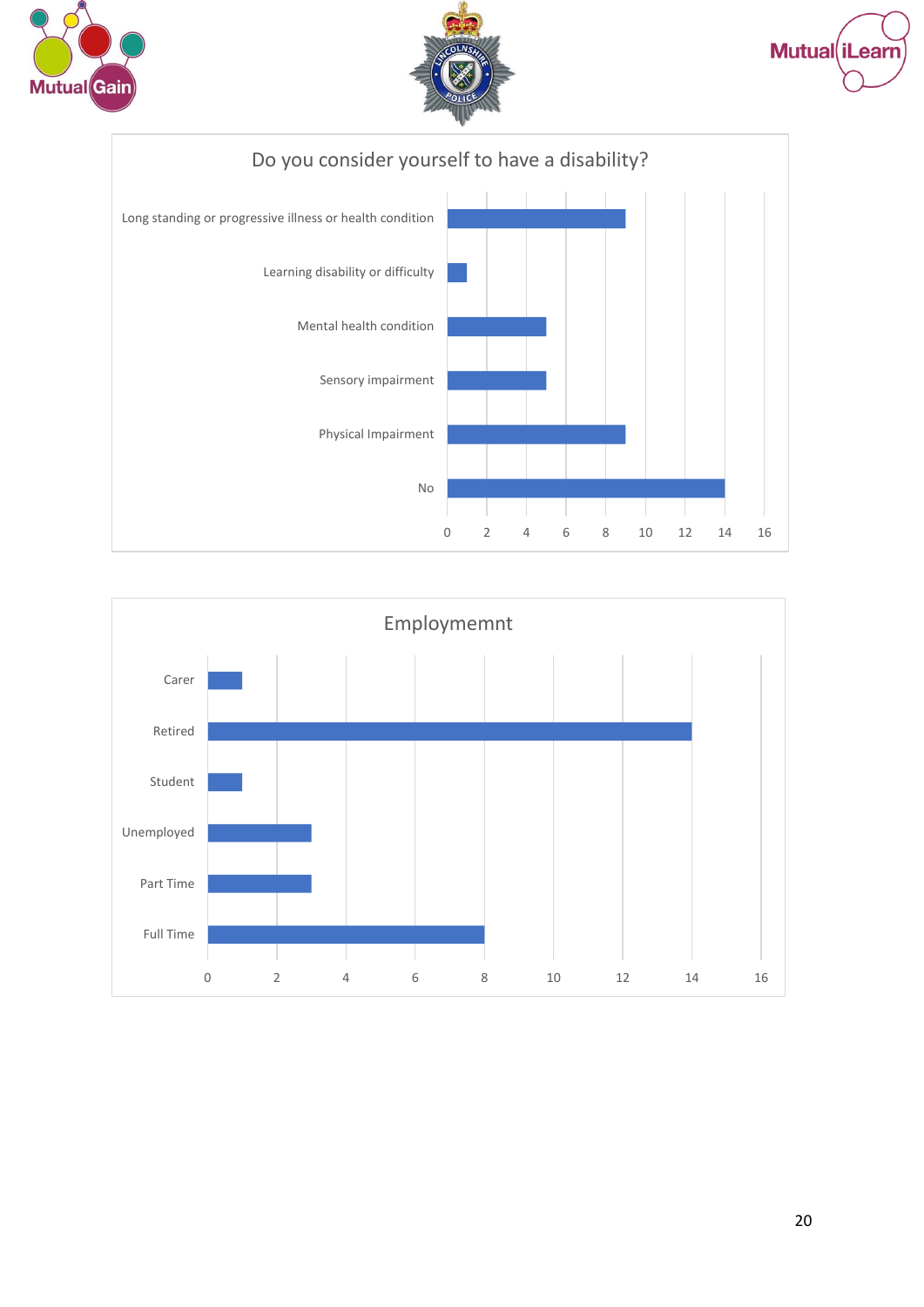





#### To ensure we here all perspectives this information is helpful but not essential - there is a view that more violence is occuring in communities. How would you describe yourself? I am ....



This information helps us to understand the variety of backgrounds and views of the people within the room, and identify any gaps of perspectives.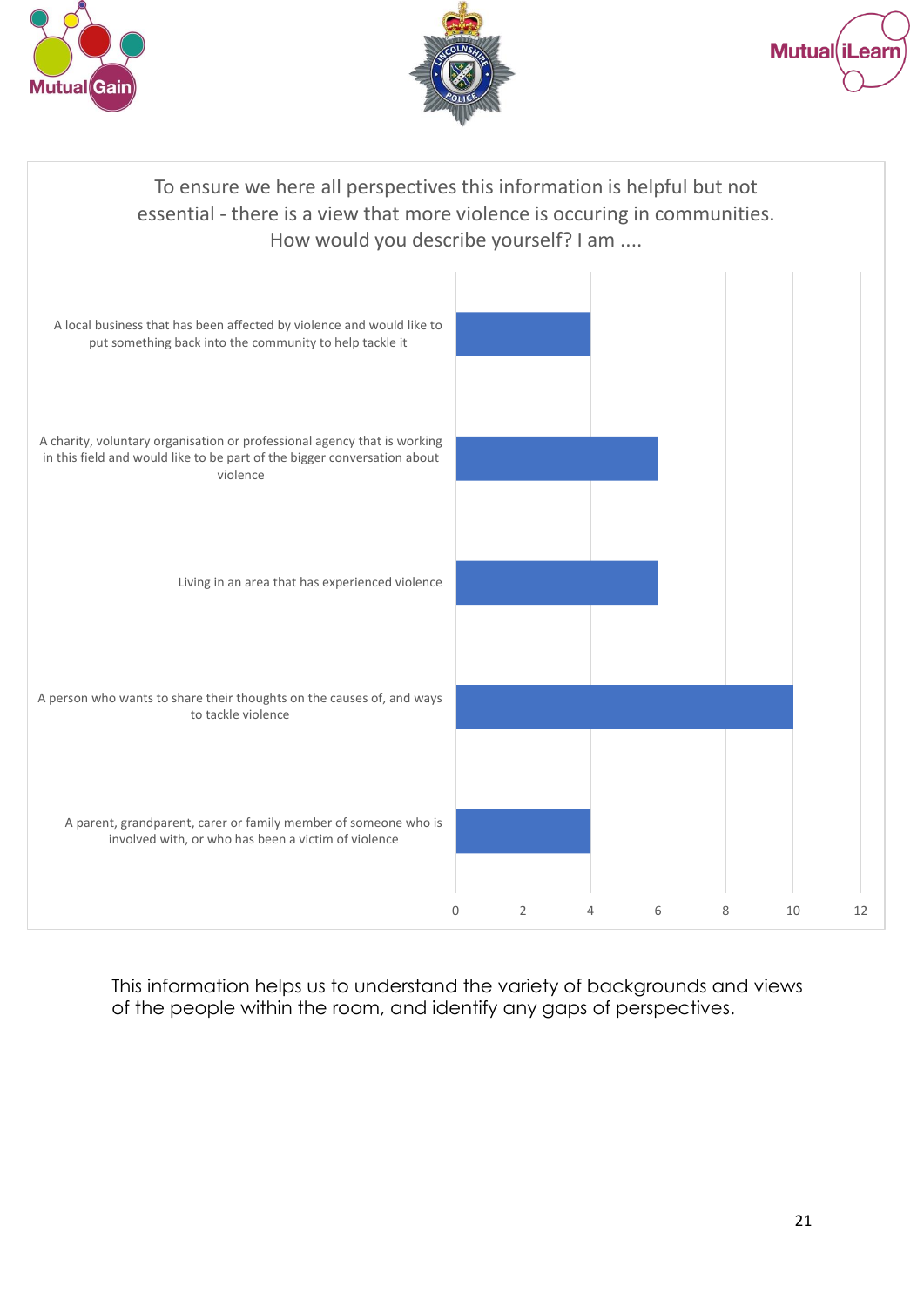Below are the responses from the impact forms that were circulated at the beginning of the session:

(The majority of the questions asked the community to state what degree they agree with the statement on a scale of 1-10 (1 being strongly disagree and 10 being strongly agree))



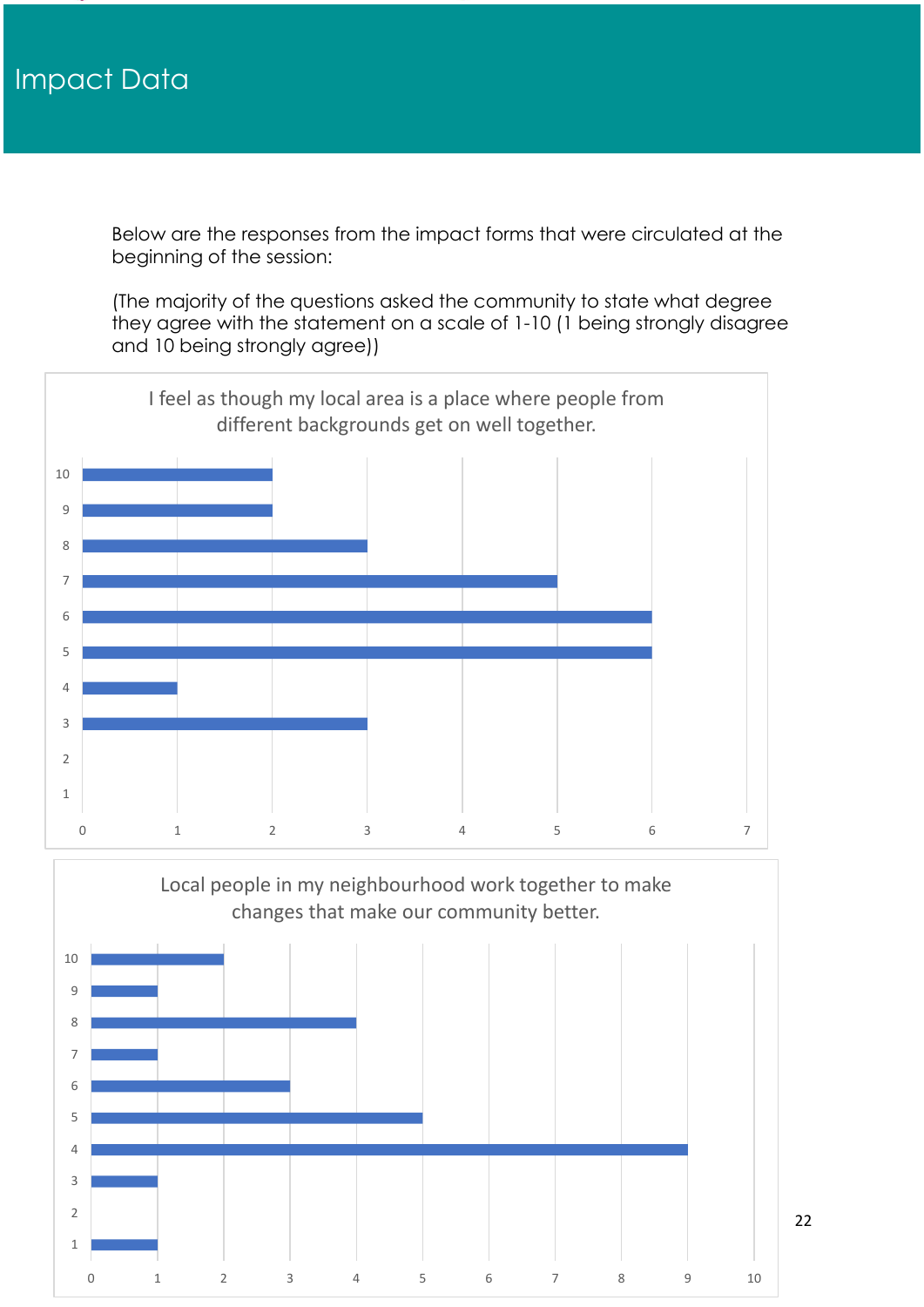







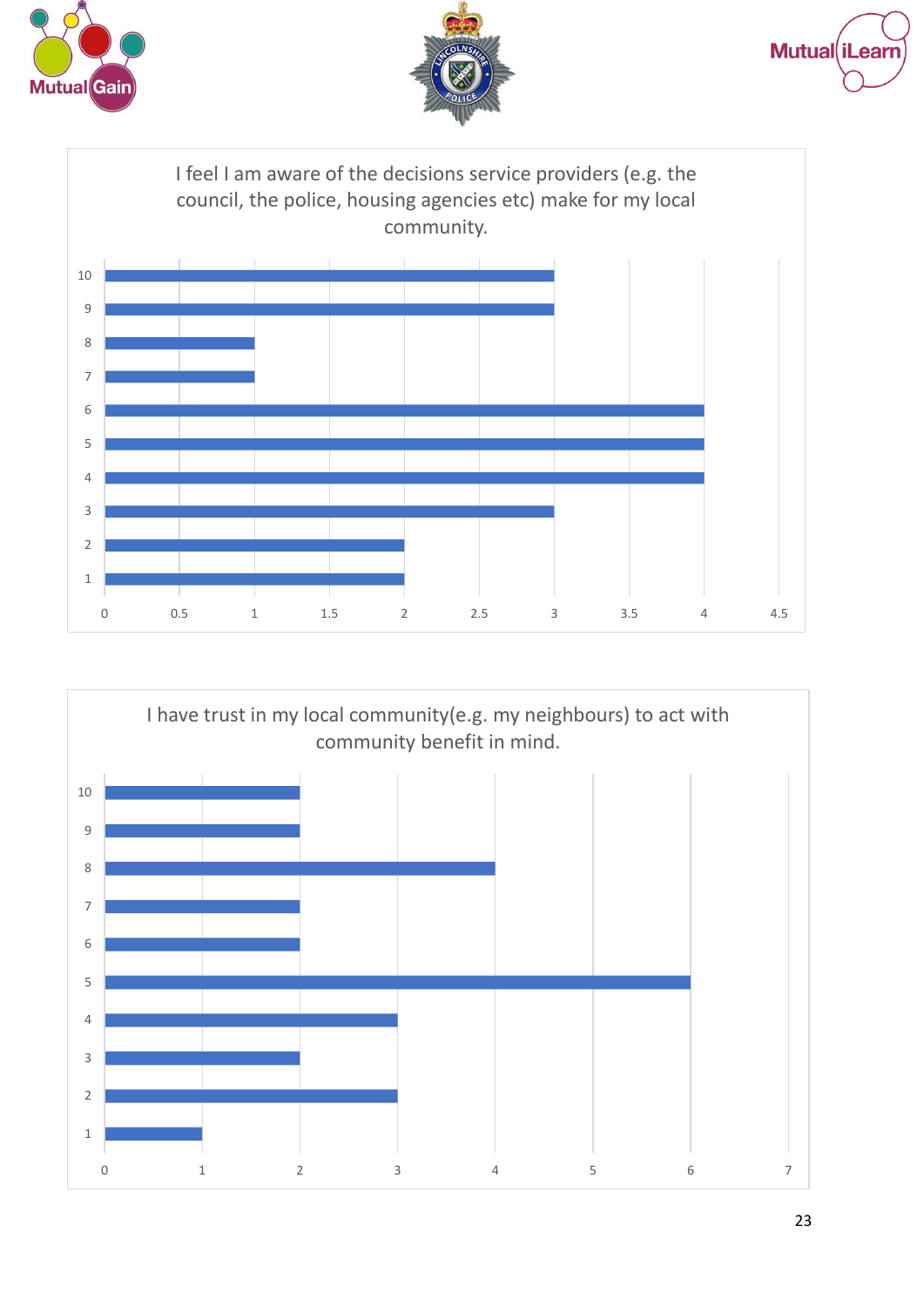







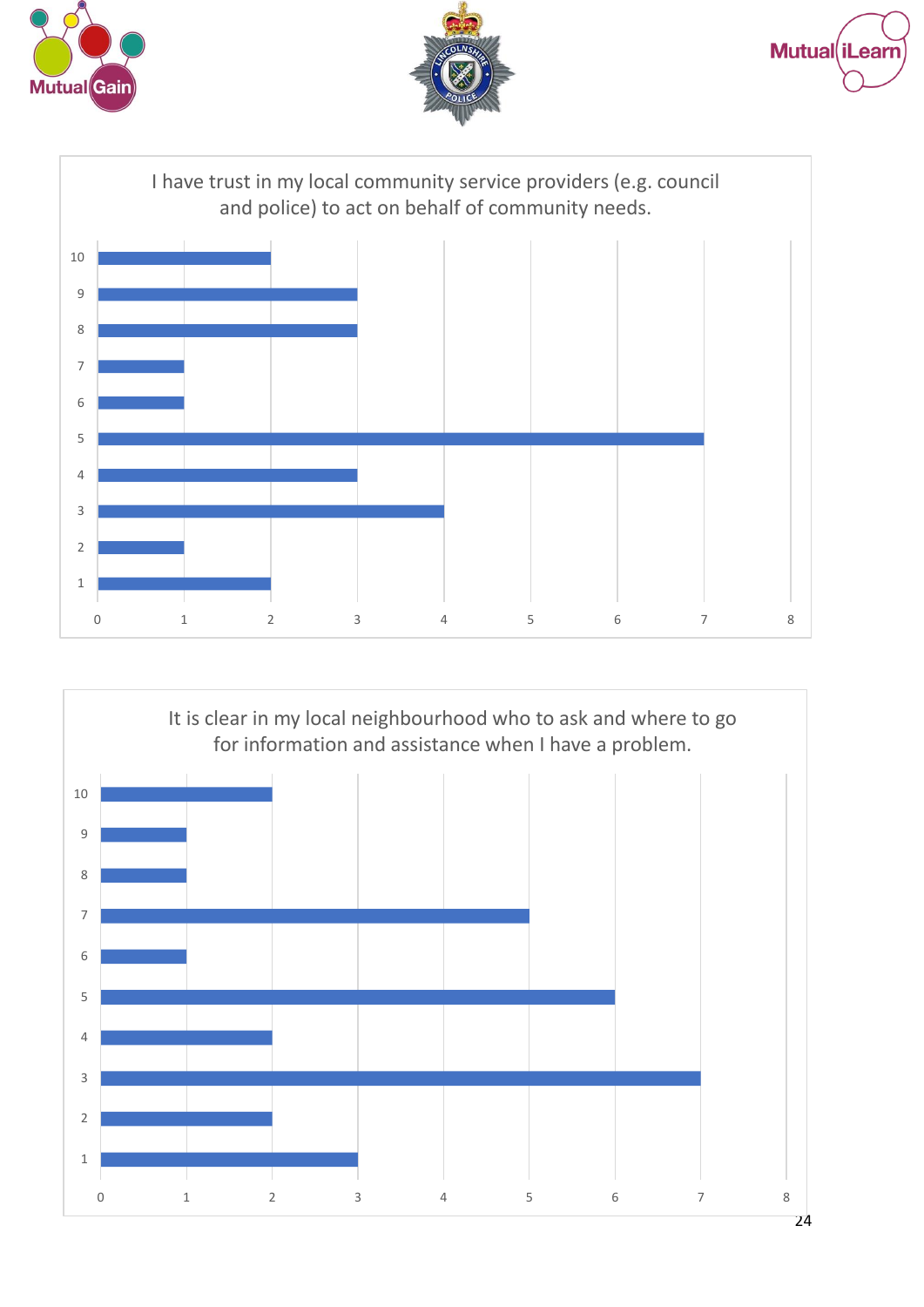









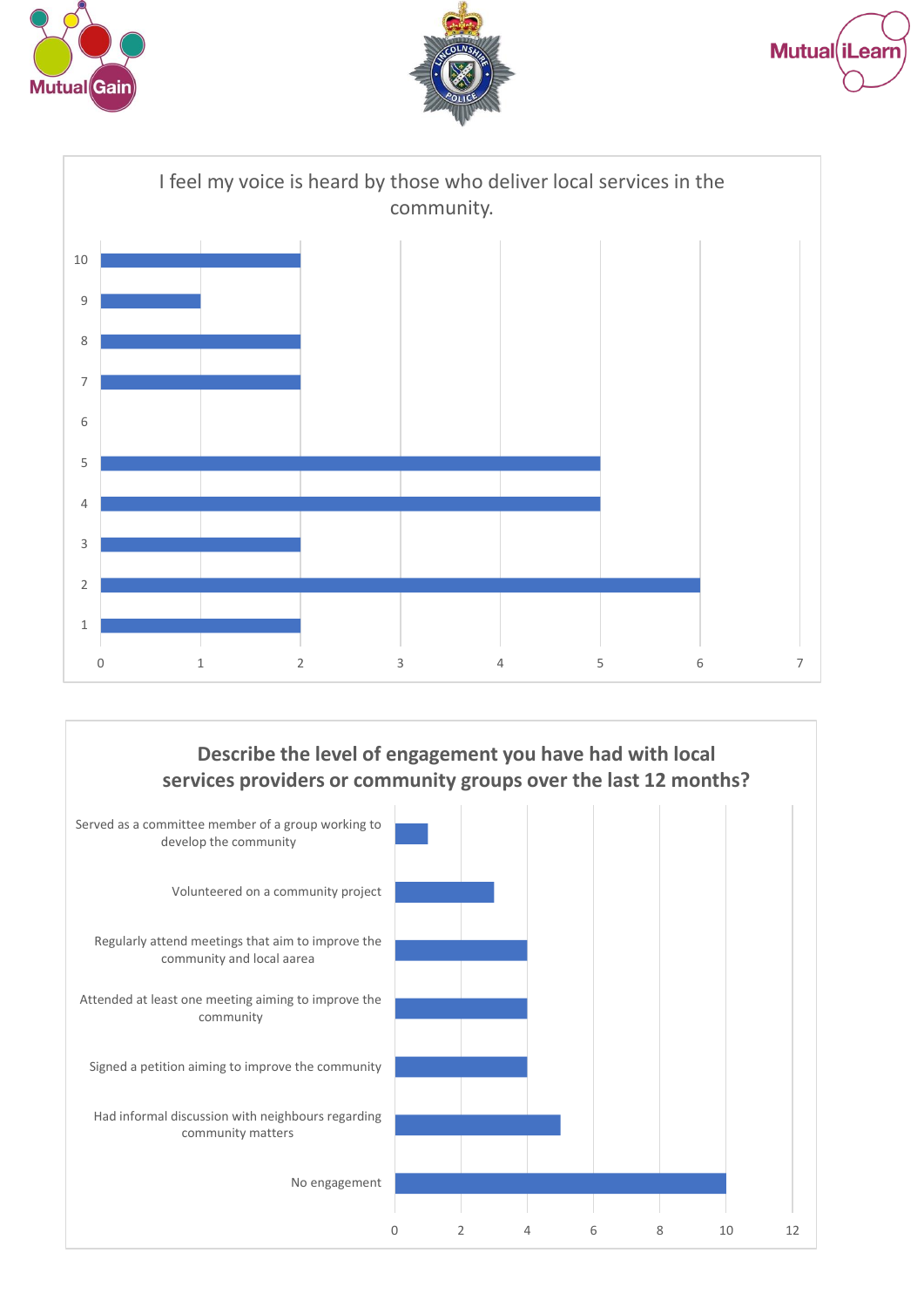





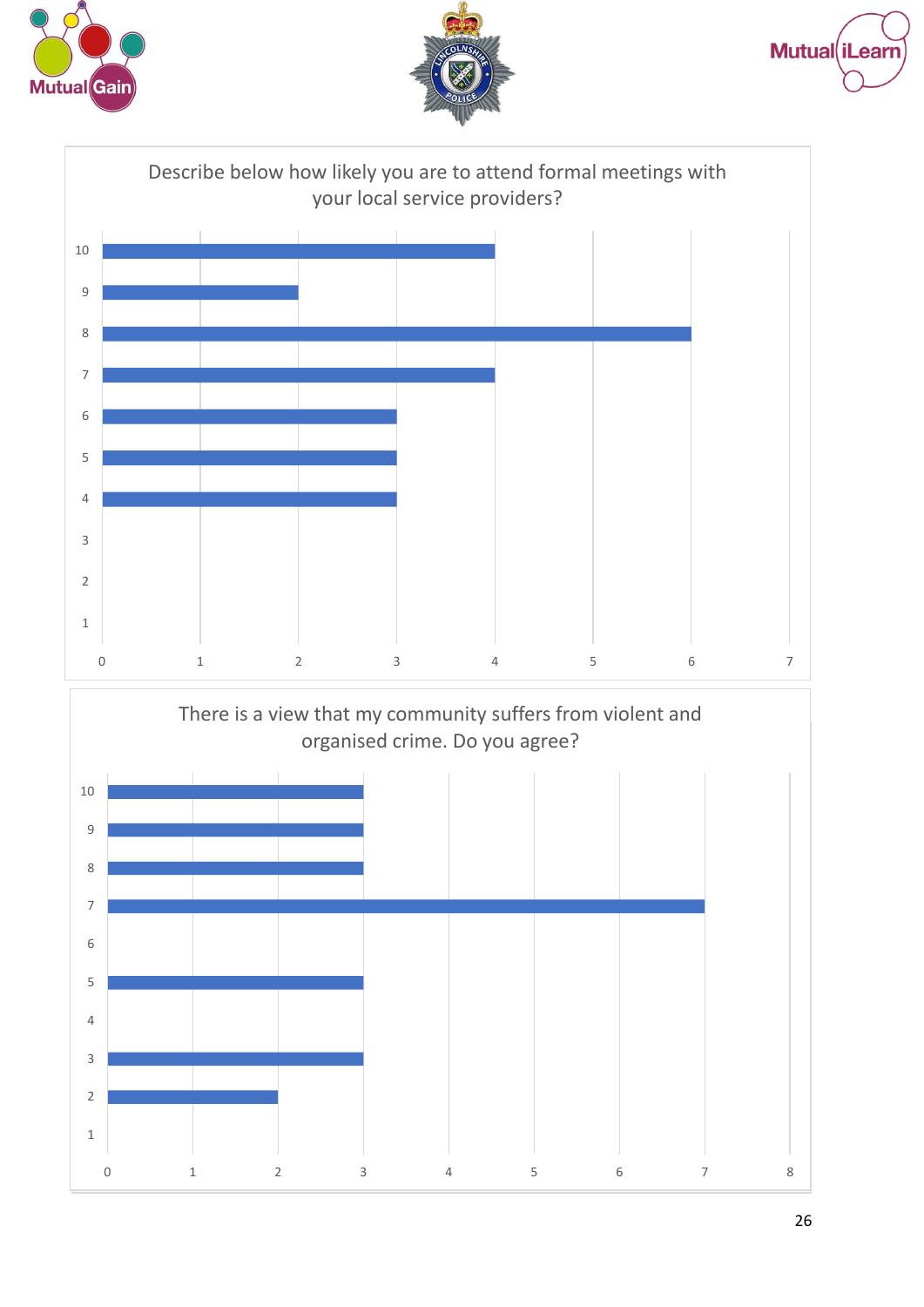





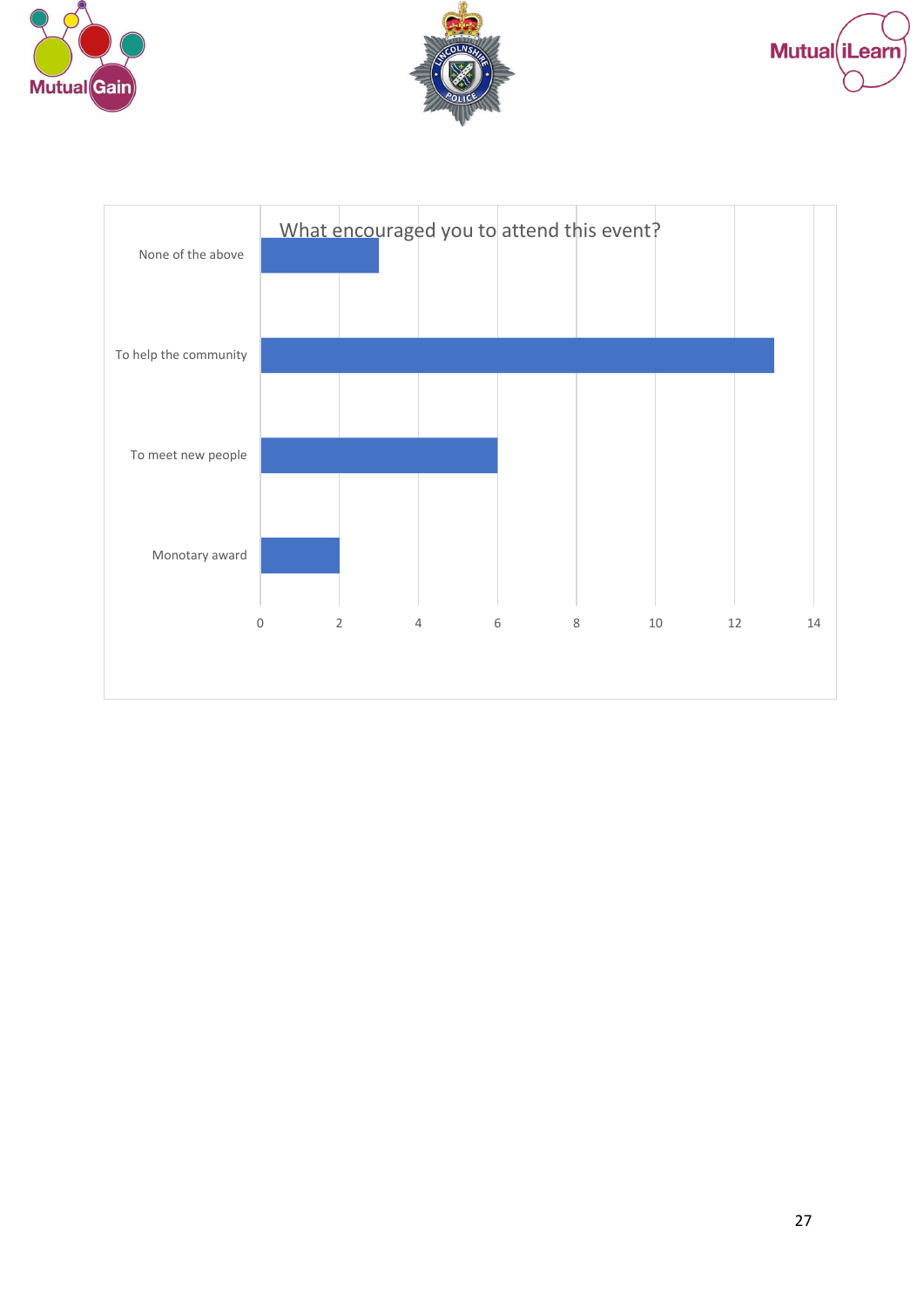





What particular area of focus do you think community engagement should be targeted around in your community?

- ➢ All areas should be focused within the community all equal
- ➢ ASB from teens and young adult in and around the parks
- ➢ Streetlights and the state of the roads
- ➢ Community safety burglaries, drunks, violence / Covid adherence / Disability awareness
- ➢ Safe Living
- ➢ Difficult, the area I live in does not have B&B etc, so any community involvement would be a local interest
- ➢ General improvement of engagement
- ➢ More police communication
- $\triangleright$  Getting the community more involved with appropriate stakeholders
- $\triangleright$  Safety and kids
- ➢ Accessibility / Bus routes
- ➢ Public safety
- ➢ Bus routes needed to doctor (both surgeries on outskirts) / Pavements need improving / Groups of alcoholics need to be moved on by police to discourage regular gatherings
- ➢ To improve street lighting, pavements, hospital waiting times and the post office in town centre
- ➢ Mitigating against isolation and vulnerability